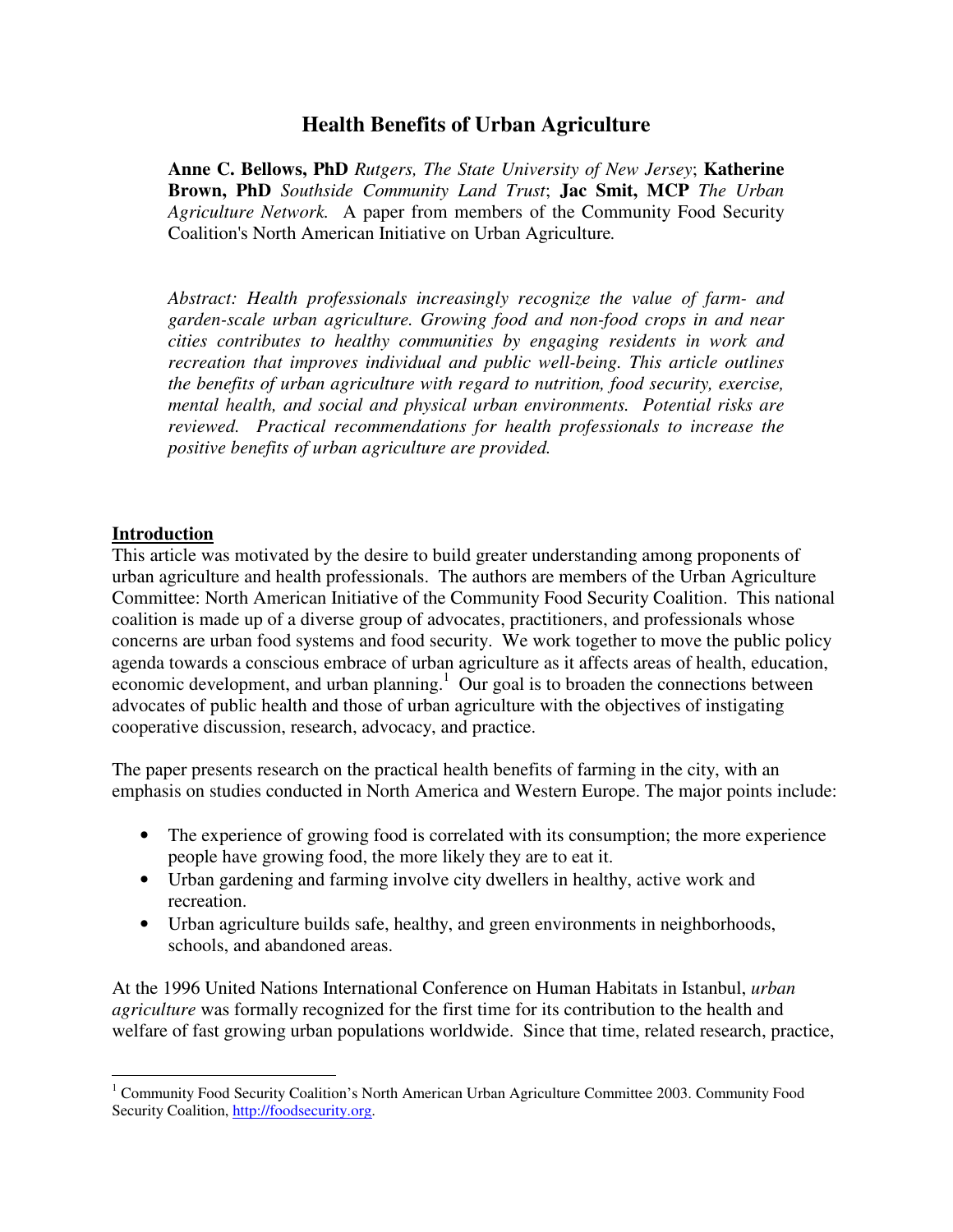and policy development have blossomed, although an acceptance of urban agriculture proved faster originally in the global South than in the North.<sup>2</sup>

More recently, urban gardening and farming are experiencing a renaissance in North America. Significant amounts of food are cultivated by entrepreneurial producers, community gardeners, backyard gardeners, and even food banks, in vacant lots, parks, greenhouses, roof tops, balconies, window sills, ponds, rivers, and estuaries.<sup>3</sup> The potential to expand urban production is enormous. One third of the 2 million farms in the United States alone are located within metropolitan areas, and produce 35% of U.S. vegetables, fruit, livestock, poultry, and fish.<sup>4</sup>

# **I. Community Health: Nutrition and Food Security**

Small well-tended plots of land can yield surprising amounts of produce. In a 130-day temperate growing season, a 10x10 meter plot can provide most of a household's total yearly vegetable needs, including much of the household's nutritional requirements for vitamins A, C, and B complex and iron.<sup>5</sup> In many parts of the world, urban food produce augments urban food supplies particularly, but not only, of fruits and vegetables.  $6$  Urban spaces that produce significant amounts of food include: parks, utility rights-of-way, bodies of water, roof tops, walls and fences, balconies, basements and courtyards.<sup>7</sup> Urban area food production can operate at a for-profit farm scale, producing high quality fresh foods (including protein-rich production) on relatively small amounts of space that include aquaculture, hydroponics, and greenhouses.<sup>8</sup>

# **Dietary Knowledge and Practice**

Practical experience with fresh food – growing, harvesting, identifying varieties in stores and farm stands, understanding seasonality, cooking, and preserving – positively impacts dietary habits. An allegiance to homegrown and farm-purchased foods develops when we develop the skills to transform fresh, raw food into cooked, savory food. 9 This is also an opportune time for clinical and extension interventions to promote healthy forms of cooking (e.g., low salt and fat). $^{10}$ 

Evidence is building that when gardeners and small-scale farmers "save food dollars" by producing their own food, their overall food consumption patterns and dietary knowledge improve.<sup> $11$ </sup> Gardeners generally believe that what they grow is good for them and so they tend to they eat it.<sup>12</sup> A number of studies show that the fruit and vegetable intake, as measured in terms

<sup>&</sup>lt;sup>2</sup> United Nations World Health Organization, WHO 2001; Bakker et al. 2000; United Nations, FAO 2000; Maxwell et al. 1998; Smit 1996; Smit et al. 1996.

<sup>&</sup>lt;sup>3</sup> Brown and Carter 2003.

<sup>4</sup> Kaufman and Bailkey 2000; Smit et al. 1996; Sommers and Smit, 1994.

<sup>&</sup>lt;sup>5</sup> Patel 1996; Sommers and Smit 1994.

 $6$  (UNFAO),  $http://www.fao.org/urbanag/default.asp; Smit, et al. 1996; Bellows 1996; Bellows and Hamm 2003.$ </u>

<sup>7</sup> Dunnett and Kingsbury 2004; Pilcher 2002.

<sup>8</sup> Resh 2001; Koc 1999; Smit et al. 1996; Olson 1994; Nicholls 1990.

<sup>&</sup>lt;sup>9</sup> Wells and Gradwell 2001; Ohri-Vachaspati and Warrix 1999.

<sup>&</sup>lt;sup>10</sup> Martinez-Salgado et al. 1993; Ohri-Vachaspati and Warrix 1999.

<sup>&</sup>lt;sup>11</sup> Pothukuchi and Bickes 2001; Pranis 2003.

<sup>&</sup>lt;sup>12</sup> Armstrong-A 2000; Lackey & Associates 1998; Patel 1996.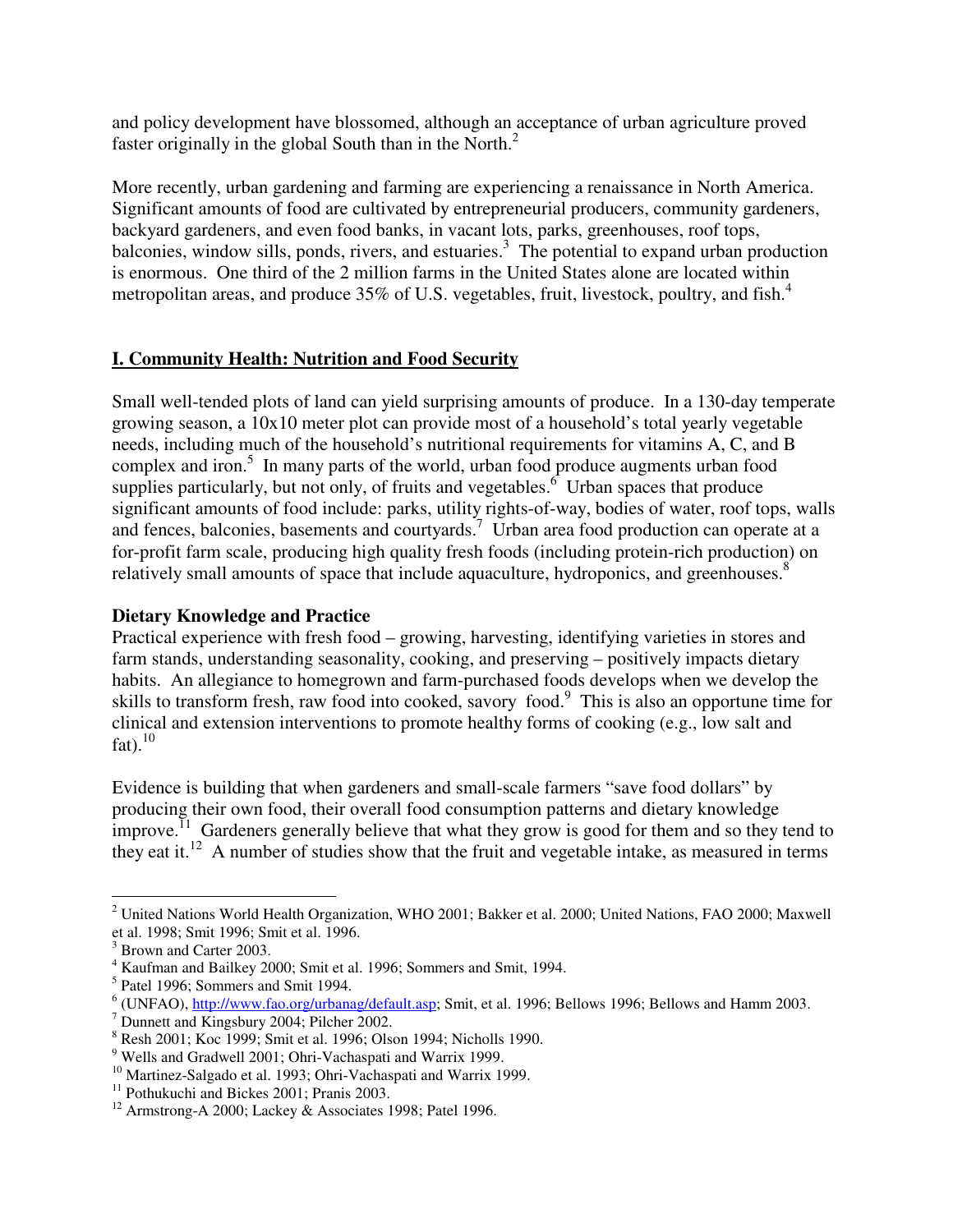of recommended servings per day, is higher among gardeners than among non-gardeners in the same study,<sup>13</sup> or among gardeners versus the average U.S. consumer<sup>14</sup>. In a 1991 study, gardeners ate more vegetables more frequently and they consumed less sweet foods and soft drinks as compared to a non-gardener control group.<sup>15</sup>

Research shows that new gardeners increase vegetable more than fruit consumption.<sup>16</sup> This may be because vegetables are relatively easy to grow, benefiting the U.S. diet that particularly lacks leafy green and yellow vegetables.<sup>17</sup> Fruits generally take more room and time to grow than do vegetables. Berries, however, can be somewhat simpler to introduce than orchard crops, thus providing the fruit sub-group identified as most underrepresented in the U.S. diet.<sup>18</sup> "Truck farming" traditionally exists in peri-urban environments and specializes in those under-consumed foods, the leafy greens, yellow vegetables, and berries. Farms on the urban fringe are threatened by development. The potential loss of the farms and their capacity to supply the nutritional needs of concentrated urban populations should be of concern to health practitioners.

Land and water livestock provide existing and potential protein resources for urban area populations. The production of pasture and free range poultry is increasing within daily delivery of urban centers and mobile poultry processing plants are becoming more common. Urban production, processing, and distribution of micro- and small-scale livestock – including goat, sheep, and rabbit -- is increasing rapidly. Farm fish was the most rapidly growing industry in the world during the 1990s and much of that growth was in and near cities.<sup>19</sup>

Nutrition education through gardening enjoys documented success in changing dietary practice among seniors.<sup>20</sup> Public sector advocates of nutritional health encourage: a) day care workers to introduce gardening to boost young children's dietary habits<sup>21</sup>; and b) community groups to start community gardening projects for over all health planning and self-care<sup>22</sup>.

Home gardening and nutrition education has been shown to boost micro-nutrient intake in many countries and can be considered as additional intervention models applicable to the North American region. Studies describe nutrition education programs that include home gardening components to balance diets and variously boost serum retinol, vitamin A, iron, and iodine in rural South Africa<sup>23</sup>, India<sup>24</sup>, Bangladesh<sup>25</sup>, Indonesia<sup>26</sup>, Mexico<sup>27</sup>, and The Philippines<sup>28</sup>.

<sup>&</sup>lt;sup>13</sup> Armstrong-A 2000; Lackey & Associates 1998; Pothukuchi and Bickes 2001.

<sup>&</sup>lt;sup>14</sup> Giordano et al. 1998.

<sup>&</sup>lt;sup>15</sup> Blair et al. 1991. Cf. Lineberger and Zajicek 2000; Pothukuchi and Bickes 2001.

<sup>&</sup>lt;sup>16</sup> Lineberger and Zajicek 2000.

<sup>&</sup>lt;sup>17</sup> McNamara 1999.

<sup>18</sup> Kantor 1998; Peters et al. 2002; O'Brien 1995.

<sup>19</sup> Kilgannon 2004.

<sup>&</sup>lt;sup>20</sup> Hackman and Wagner 1990.

 $21$  Texas Dept. of Human Resources 1981; Frederick and Holzer 1980.

<sup>&</sup>lt;sup>22</sup> United States Office of Consumer Affairs, Consumer Information Division, 1980.

 $23$  Faber et al. 2002.

<sup>24</sup> Vijayaraghavan 2002.

<sup>&</sup>lt;sup>25</sup> Ahmed 1999.

<sup>&</sup>lt;sup>26</sup> de Pee et al. 1998.

<sup>27</sup> Martinez-Salgado et al. 1993.

 $28$  Anonomous-A. 1993.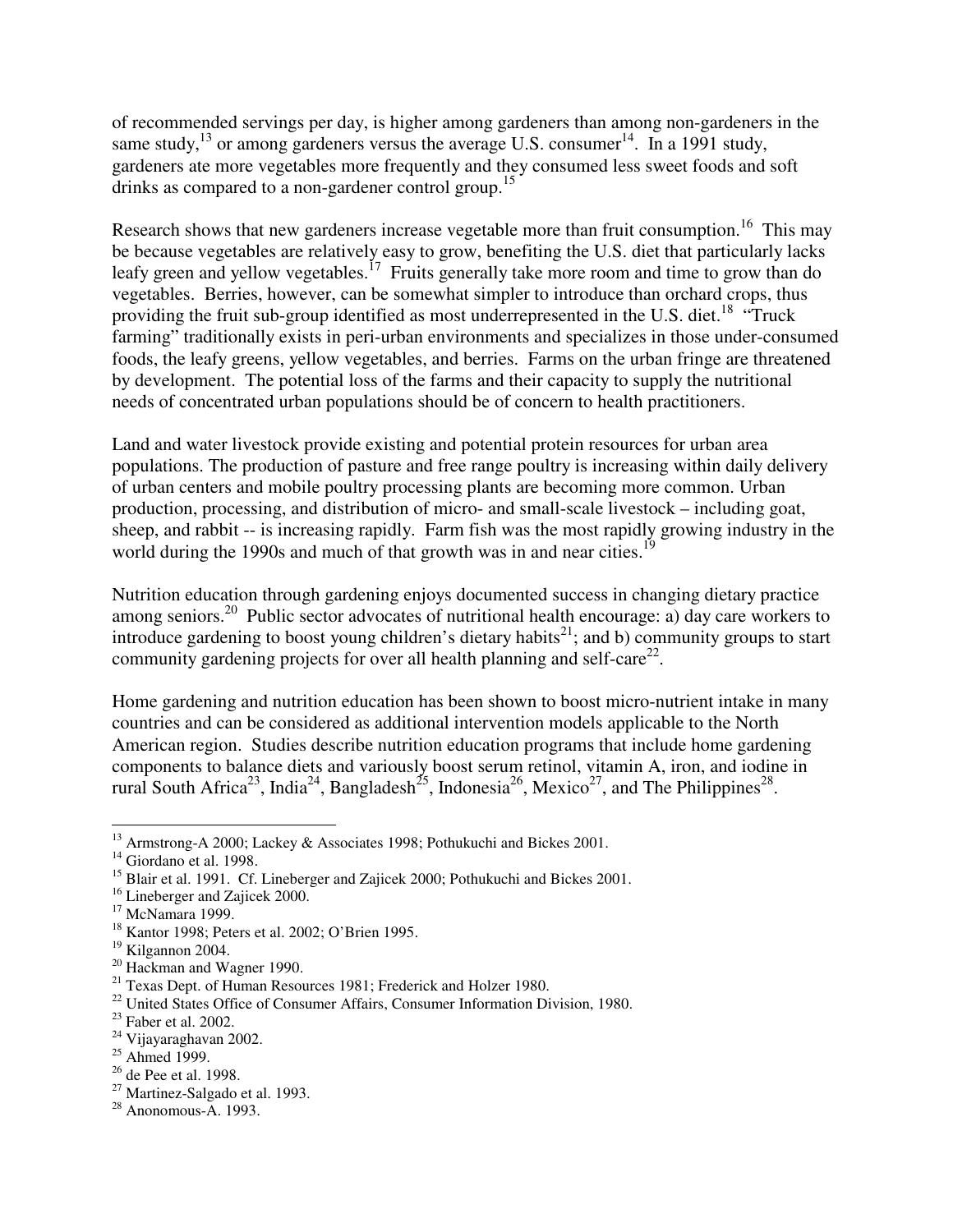#### **Saving Food Dollars**

Fruits and vegetables are low calorie and "nutrient dense" foods. Limited income households, however, tend to focus their buying power on bulk foods that fill them up.<sup>29</sup> Community and residential gardening, as well as small-scale farming, save household food dollars. They promote nutrition and free cash for non-garden foods and other items<sup>30</sup>. Studies report that every \$1 invested in a community garden plot yields approximately \$6 worth of vegetables.<sup>31</sup> An average urban garden in 1991 produced about \$160 worth of produce.<sup>32</sup> A 1996 study claims that 1,900 gardens in community lots on 30 acres in Newark produced approximately \$915,000 of food value in one year and almost \$4 million over 5 years.<sup>33</sup>

Emergency food providers typically have relatively greater access to breads, cereals, and canned goods and suffer a chronic shortage of fresh fruits and vegetables and of proteins (fish, fowl, and meat; fresh, frozen, and canned).<sup>34</sup> Through garden donation projects like Plant-a-Row, urban food production saves food bank resources required to obtain needed food and further, provides precisely those foods rarely donated by retailers, restaurants, processors, and other suppliers.<sup>35</sup>

# **Fresh and Local**

Numerous studies show that gardeners and those who buy directly from local farmers identify wanting *fresh* produce as an important reason why they grow their own food and purchase locally grown products.<sup>36</sup> This is partly a function of taste, which some name as the most important lever to increase fruit and vegetable consumption.<sup>37</sup> The full-sensory experience of eating fresh-picked produce and/or the activity of producing vegetables appears to enhance fruit and vegetable consumption among some ethnic groups. 38 Studies that report relationships between freshness and health are beginning to appear in the literature. For example, it has been shown that a 5-10 day transportation and storage lag between production and consumption leads to losses of 30-50% in some nutritional constituents.<sup>39</sup>

Gardeners report that they increase their fresh produce consumption because the same foods they grow are not (equally) accessible to them for many different reasons: the retail price is too high; local stores offer inadequate selections of produce; the food they grow and prefer has an ethnic or regional character that is not available at local stores.<sup>40</sup> When farmers and consumers meet face-to-face they learn about each other's needs, for example, the desire for vegetables not commonly available. Direct marketing improves the producer-consumer relationship and maximizes opportunities and interest in increased consumption of fresh fruit and vegetables.

 $^{29}$  Lin et al. 2005; Drewnowski and Spencer 2004; Levine et al. 2003; Morgan et al. 1985; Peterkin and Hama 1983.

<sup>&</sup>lt;sup>30</sup> Kaufman and Bailkey 2000; Herbach 1998; Lackey & Associates 1998; Sommers and Smit 1994.

<sup>31</sup> Hynes 1996.

<sup>32</sup> Blair et al. 1991.

<sup>33</sup> Patel 1996.

<sup>&</sup>lt;sup>34</sup> Poppendieck 1999.

<sup>35</sup> Wilson 2001.

<sup>36</sup> Armstrong-A 2000; Giordano et al. 1998; Hanna 1999; Lackey & Associates 1998; Patel 1996; Patel 1991; Ramirez 1995; Salvidar-Tanaka 2002.

<sup>37</sup> Morris et al. 2001.

<sup>&</sup>lt;sup>38</sup> Devine et al. 1999.

<sup>39</sup> Shewfelt, RL 1990a, 1990b; Klein 1987.

<sup>40</sup> Salvidar-Tanaka 2002; Hanna 1999; Hynes 1996; Feenstra et al. 1999; Ramirez 1995.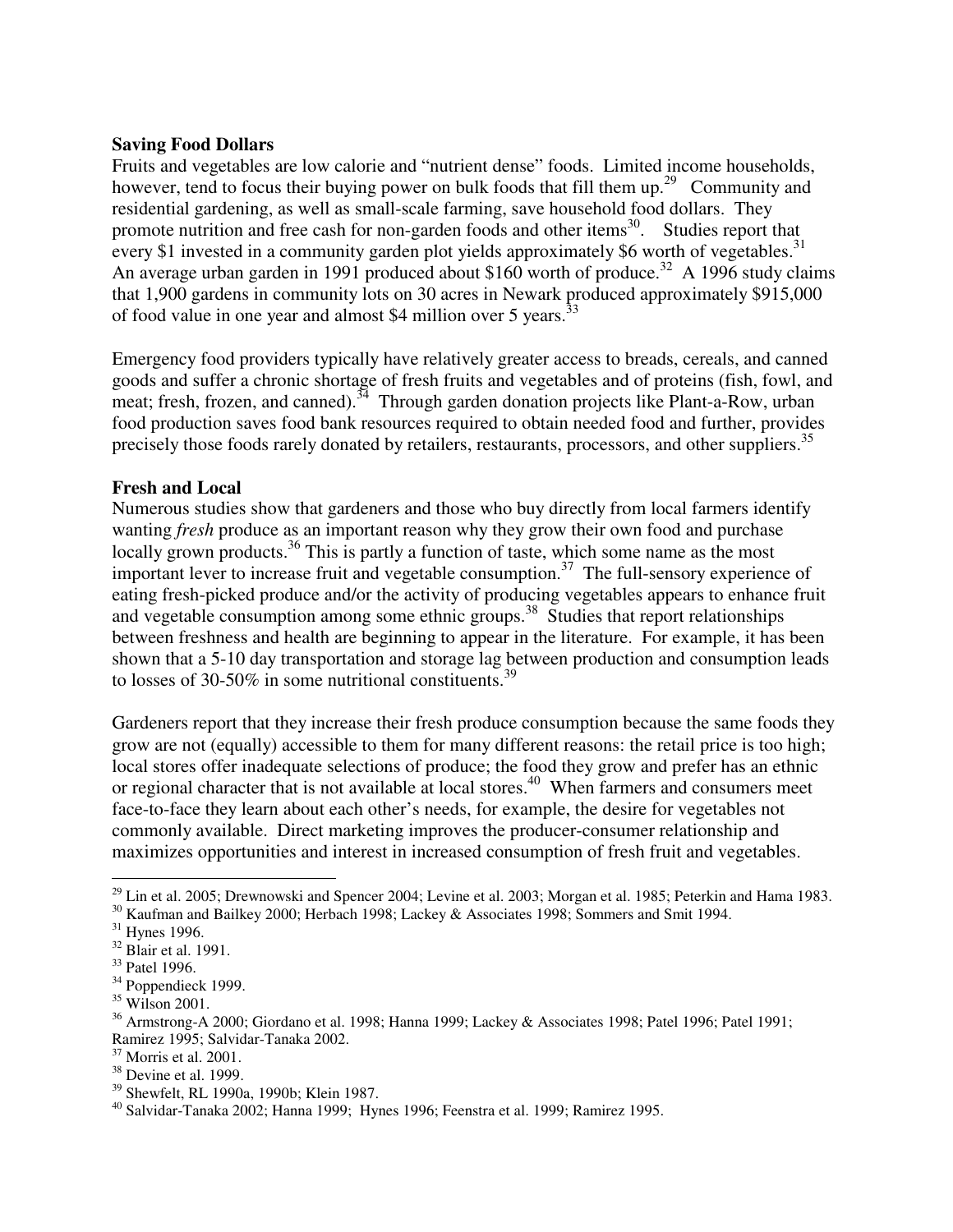### **Community Food Security**

Urban agriculture contributes to community food security.<sup>41</sup> Times of war and conflict render tenuous our dependence on distant food sources, especially in this post-9/11 world.<sup>42</sup> A local agri-food system provides a relatively secure and more locally controlled source of food. Better interaction between local consumers and farmers increases awareness of local food options. Enhanced communication also augments knowledge and commitment to healthy, sustainable, and secure food products and practices.<sup>43</sup>

Urban gardening contributes to local food security. Gardeners report that sharing food with friends, families, neighbors, and/or needy members of their community in need is one of the important reasons that they grow produce.<sup>44</sup> This generosity has been organized into programs that maximize contributions to soup kitchens and pantries, for example, through the "plant-arow" project that encourages gardeners to set aside a specific space for donations.<sup>45</sup>

Strategies to buy locally have surged.<sup>46</sup> States and regions have instituted "buy local" policies.<sup>47</sup> Community supported agriculture (CSA) has linked buyer collectives with local farmers; some CSAs strive to make opportunities available to low-income groups.<sup>48</sup> Local farmers are in such demand that many large and small towns now compete to have farmers participate in their farmers markets.<sup>49</sup> Low income group access to fresh and local produce is increasingly addressed.<sup>50</sup> U.S. federal programs encourage direct marketing of fresh produce through farm stands and farmers markets. Many of these programs also incorporate voucher and electronic benefits transfer (EBT) redemption programs<sup>51</sup> at the markets to augment fruit and vegetable consumption in vulnerable population groups -- seniors, low-income, and single parent families. Through donations and gleaning opportunities, urban area farmers contribute to urban food banks and emergency food assistance programs. 52

# **II. Community Health: Lifelong Active Lifestyles and Personal Wellness**

Urban agriculture benefits both individuals and neighborhoods, and thus contributes to overall community health.<sup>53</sup> The benefits of food production transcend the physical, mental and emotional health of the individual to leave lasting change on others and on the physical and

<sup>41</sup> Koc et al. 1999; Bellows and Hamm 2003; Hamm and Bellows 2003; Mann 2001.

<sup>&</sup>lt;sup>42</sup> Wilkins 2004; United States Food and Drug Administration 2003, http://www.cfsan.fda.gov/~dms/fssrep.html. <sup>43</sup> Cohen et al. 2004.

<sup>&</sup>lt;sup>44</sup> Saldivar-Tanaka 2003; Von Hassell 2002; Hanna 1999; Giordano and Tam 1998; Patel 1996; Hynes 1996.

<sup>&</sup>lt;sup>45</sup> "Plant-a-Row" Project; http://www.gardenwriters.org/par/.

<sup>&</sup>lt;sup>46</sup> Hinrichs and Lyson (eds., Forthcoming).

<sup>&</sup>lt;sup>47</sup> Barham 2003, http://www.state.nj.us/jerseyfresh/.

<sup>48</sup> Hunger Action Network of New York State 2005, 2004.

<sup>49</sup> Knox and Feenstra 2004 (working draft); Gradwell, et al. [no date].

<sup>&</sup>lt;sup>50</sup> Fisher 1999.

<sup>&</sup>lt;sup>51</sup>United States Department of Agriculture (USDA) 2004; USDA Food Stamp Program, http://www.fns.usda.gov/wic/; USDA, Women, Infants, and Children (WIC) http://www.fns.usda.gov/wic/FMNP/FMNPfaqs.htm; and USDA, EBT Farmers' Market Demonstration Project http://www.fns.usda.gov/fsp/ebt/ebt\_farmers\_markstatus.htm.

<sup>&</sup>lt;sup>52</sup> Hoisington et al. 2001; Lazarus 2000.

<sup>53</sup> See early review of health benefits of urban agriculture in a special issue of *Urban Agriculture Magazine*. 2001.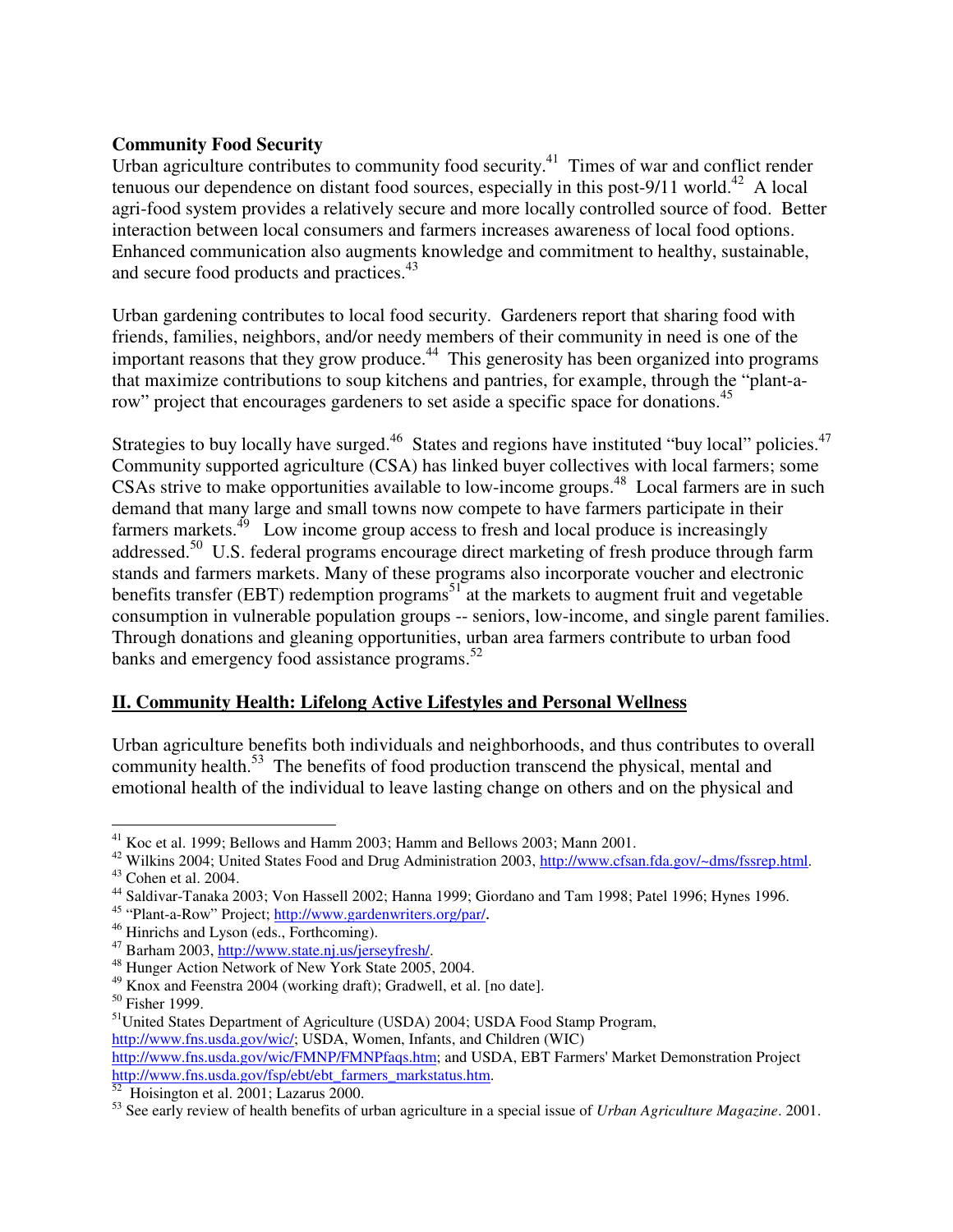social space of the community.<sup>54</sup> Gardening is a lifetime activity, and its health advantages span generations of gardeners. It is associated with satisfying labor, physical and mental relaxation, socializing, and a means to produce food and beauty. Used well, gardening can be a key element in successful health intervention programs because it addresses simultaneously the physical, mental, spiritual, and social health of individuals and their communities.<sup>55</sup>

For many, farming is a labor of love as well as a source of income. In recognition of the financial potential of farming, a number of programs now exist to expand opportunities to new farmers – many of whom are based in peri-urban environments – who have difficulty with start up costs. These programs promote community wellness: clean, open space landscapes, access to local fresh foods, and healthy local economies with local economic multiplier effects. Some programs specifically target immigrant communities, many of whose members come to North America with extensive farming knowledge and experience. These individuals often find great personal satisfaction in returning to farm operations and they typically grow crops and raise livestock wanted by their ethnic peers; foods that may otherwise be difficult to find.<sup>56</sup>

### **Exercise**

Gardening and food production is good exercise. Health professionals and others, however, often undervalue its exercise-related health benefits. Garden enthusiasts and farmers themselves rarely compartmentalize their labors as "exercise." The "exercise" ranges from fine motor involvement when cutting flowers, to aerobic gross motor tasks such as turning compost piles.<sup>57</sup> Gardeners report that garden "activity" increases self-esteem, pride, confidence, personal satisfaction, and efficacy.<sup>58</sup>

Research that addresses gardening generally unravels the holistic advantages of gardening from "exercise." Many studies bundle walking, bicycling, taking the stairs, and gardening together as undervalued forms of exercise. When self-identified as exercise by research subjects or isolated by researchers, gardening has been connected to reducing risks of obesity (children and adults)<sup>59</sup>, coronary heart disease (for women and for men, notably menopausal women and elderly males),<sup>60</sup> glycemic control and diabetes (adults, elderly men, Mexicans and Mexican-Americans) $^{61}$ , and occupational injuries (railway workers). $^{62}$ 

Gardening can expend little or intensive amounts of energy. Even moderate forms of garden exercise increase muscle strength and endurance in activity-reduced persons including pregnant

<sup>&</sup>lt;sup>54</sup>Shoemaker and Kiehl 2002; Littman 1996; Brogan and James 1980.

 $55$  Armstrong-B 2000; Herbach 1998; Hynes 1996.

<sup>&</sup>lt;sup>56</sup> Growing New Farmers, http://gnf.bigmindcatalyst.com/cgi/bmc.pl?page=pubpg1.html&node=1010; World Hunger Year, Food Security Learning Center, http://www.worldhungeryear.org/fslc/; New England LAND LINK, http://www.smallfarm.org/nell/nell.html.

<sup>57</sup> Brown and Jameton 2000.

<sup>58</sup> Hanna and Oh 2000; Waliczek et al. 1996.

<sup>59</sup> Reynolds and Anderson 2004; Kien and Chiodo 2003.

<sup>&</sup>lt;sup>60</sup> Beitz and Doren 2004; Reynolds and Anderson 2004; Lemaitre et al. 1999; Pols et al. 1997; Grimes et al. 1996; Haines et al. 1992; Caspersen et al. 1991; Magnus et al. 1980; Magnus et al. 1979.

<sup>61</sup> Wood 2004; Reynolds and Anderson 2004; Van Dam et al. 2002.

 $62$  Chau et al. 2004.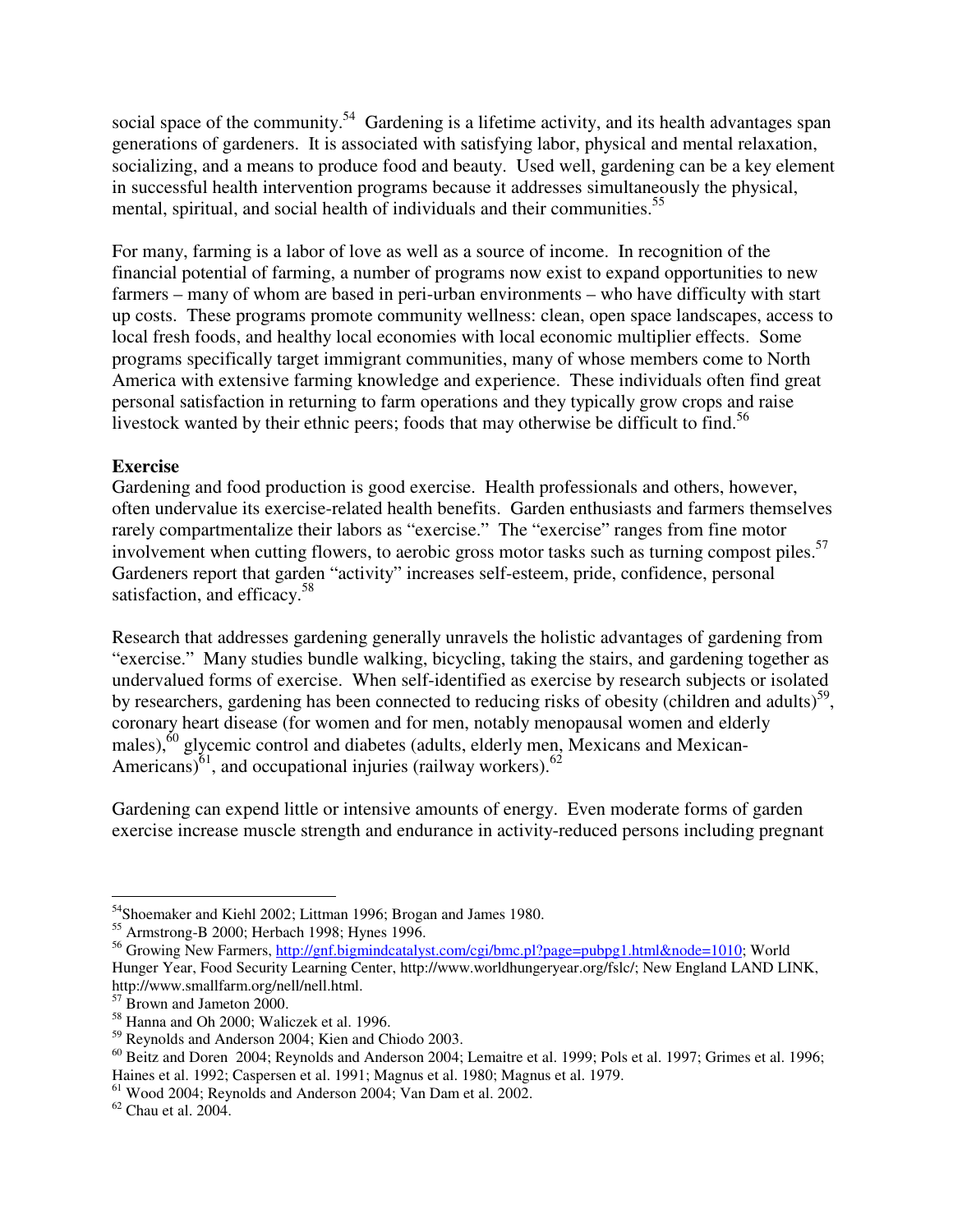women, cancer survivors, and those generally sedentary.<sup>63</sup> Gardening and nature-adventure education in after-school programs increased energy expenditures of 12 year olds by 60 percent. 64

Research shows that gardening is a preferred form of exercise across age, gender, and ethnicity.<sup>65</sup> Overall, older persons do more gardening than younger ones. <sup>66</sup> Research does not always capture gardening as exercise, because some gardeners perceive it as part of a day's leisure or labor activities and not a separate activity in the category of "exercise." In one study, men identified gardening as "exercise" more often than did women though women and men reported similar amounts of time gardening.<sup>67</sup> Many women may associate gardening with gendered household food-related chores rather than exercise.

The beneficial effects of outdoor activity and exposure to sunlight need more research. Sunlight could influence susceptibility to a number of chronic diseases. For example, sunlight deficiency may increase blood cholesterol. One study shows that gardening is associated with lower blood cholesterol during the summer growing season but not in the winter.<sup>68</sup>

# **Mental Health**

Working with plants and in the outdoors benefits the mental health, mental outlook, and personal wellness of individuals.<sup>69</sup> Cultivation activities trigger both illness prevention and healing responses. Health professionals use plants and gardening materials to help patients of diverse ages with mental illness improve social skills, self-esteem, and use of leisure time.<sup>70</sup> The field of horticulture therapy promotes plant-human relationships to induce relaxation and to reduce stress, fear and anger, blood pressure, and muscle tension.<sup>71</sup> Given the literature on positive outcomes of plant-human relationships, the American Community Gardening Association has expressed surprise that more gardens have not been dedicated to mental health and rehabilitative intervention.<sup>72</sup>

#### **III. Community Health: Building Safe, Healthy, and Green Environments**

Urban environments have the capacity to integrate our need to live in a balance of built and open spaces. Constructing green zones is important for a robust city as building housing, service infrastructure, and industrial and commercial spaces. Community and educational land dedicated to food production encourages participation in the vigor of a positive urban

 $^{63}$  Evenson KR, et al. 2004; Irwin 2004; Rolland et al. 2004; Wannamethee and Shaper 2001; Wannamethee et al. 2000; Anonomous-B 1995.

<sup>64</sup> Kien and Chiodo 2003.

<sup>65</sup> Wood 2002; Crespo et al. 1996.

<sup>66</sup> Wood 2002; cf. Krems et al. 2004.

<sup>67</sup> Armstrong-A 2000.

 $68$  Grimes et al. 1996.

 $69$  Brown, VM et al. 2004; Matsuo and Relf 1995; THRIVE, Using Gardening to Change Lives, http://www.thrive.org.uk/.

 $\frac{1}{70}$  Brown, VM et al. 2004; Smith 1998; McGinnis 1989; McBey 1985.

<sup>&</sup>lt;sup>71</sup> Sempik et al. 2002; Matsuo and Relf 1995; Relf 1991; American Horticultural Therapy Association, http://www.ahta.org/.

 $72$  American Community Gardening Association 1998.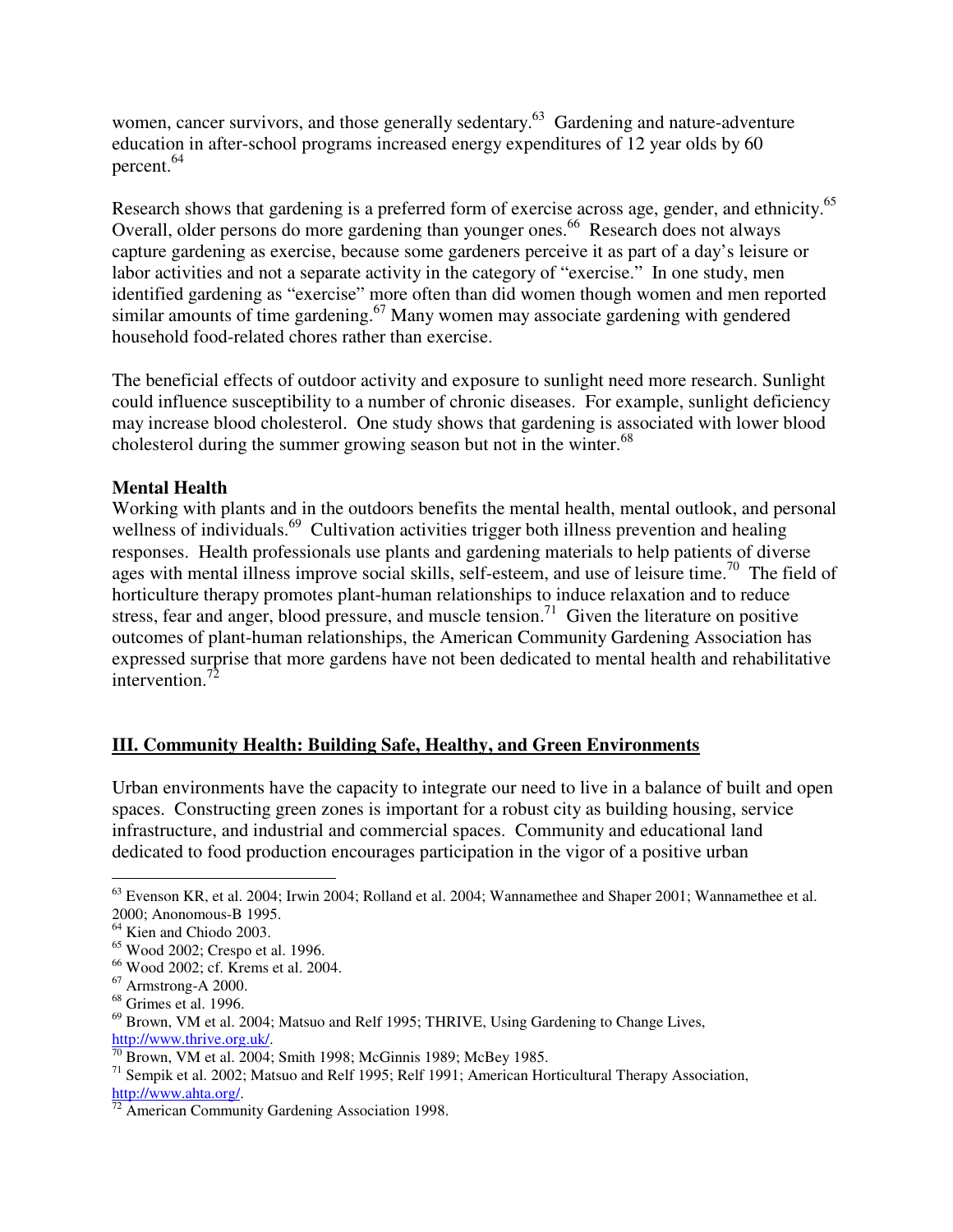environment. The practice of cultivation improves the urban physical environments as measured by air quality, range of bio-diversity, and soil quality.

#### **Social Life in Urban Neighborhoods**

Gardens and farms enhance the informal and the formal economies of social environment The effort to develop and sustain urban food production inside cities builds social capital – trust, civic engagement, the development of community leaders, and the sharing of goods ("vegetable capital"), services, and information.<sup>73</sup> Bringing people together, building community, and improving neighborhoods are some of the reasons gardening empowers its participants.<sup>74</sup> Social engagement is positively correlated with personal attention to health care and wellness.<sup>75</sup> Food production teaches job skills and offers entrepreneurial opportunities.<sup>76</sup> Reports find that lowincome communities particularly value the community building benefits of urban agriculture.<sup>77</sup> Innovative prison garden programs strive to improve personal health and mental outlook through pride in nurturing the life of a garden and understanding and connecting nutrition and bodily self-respect.<sup>78</sup>

Urban community gardens and farms help overcome social, health, and environmental justice challenges.<sup>79</sup> Safe and pleasant neighborhoods promote active lifestyles and outdoor exercise that counteract the physical passivity associated with the obesity epidemic. Participating in beautifying a neighborhood builds a constructive, collective consciousness. The presence of vegetable gardens in inner-city neighborhoods is positively correlated with decreases in crime, trash dumping, juvenile delinquency, fires, violent deaths, and mental illness.<sup>80</sup> Gardens link different sectors of a city—youth, elders, and diverse race, ethnic, and socioeconomic groups.<sup>81</sup> Gardeners, especially older ones, feel safe and have a purpose for leaving their households and engaging in a wider landscape; they literally and figuratively broaden their horizons.<sup>82</sup> Adults feel more secure allowing young persons to move freely in safe, green, cared-for, and populated environments.

# **Urban Agriculture in Schools**

Extensive and mounting evidence shows that school-based garden programs have significant health effects on young people. In these non-traditional learning labs, youth become familiar with good and healthy food, especially the fruits and vegetables critical to reducing obesity and chronic diseases. It is precisely these foods that are missing from our children's usual diets. School garden programs teach a skill and a lifetime hobby that provides exercise, mental stimulation, and social interactions. Children receive practical entrees to biological and

<sup>&</sup>lt;sup>73</sup> Hinrichs and Lyson (Forthcoming); Lyson 2004; Von Hassell 2002; Feenstra et al. 1999; McGuinn and Relf 2001; Oh 1999; Littman 1996; Lewis 1991.

 $^{74}$  McGuinn and Relf 2001; Hanna 2000; Feenstra et al. 1999; Kuo et al. 1998a; Kuo et al. 1998b; Lewis 1991; Blair et al. 1991.

<sup>75</sup> Greenberg and Schneider 1996.

 $76$  Halweil 2005; Kaufman and Bailkey 2000; Feenstra et al. 1999; Francis et al. 1994.

<sup>77</sup> Armstrong-A 2000.

<sup>&</sup>lt;sup>78</sup> Sneed 1998; Project on Human Development in Chicago Neighborhoods, http://www.hms.harvard.edu/chase/projects/chicago/index.html..

 $\frac{79}{79}$  Von Hassell 2002.

<sup>80</sup> Hurley 2004; Patel 2003; McKay 1998.

<sup>&</sup>lt;sup>81</sup> Predny and Relf 2000; Feenstra et al. 1999; The Food Project, http://www.thefoodproject.org/.

<sup>82</sup> Milligan et al. 2004.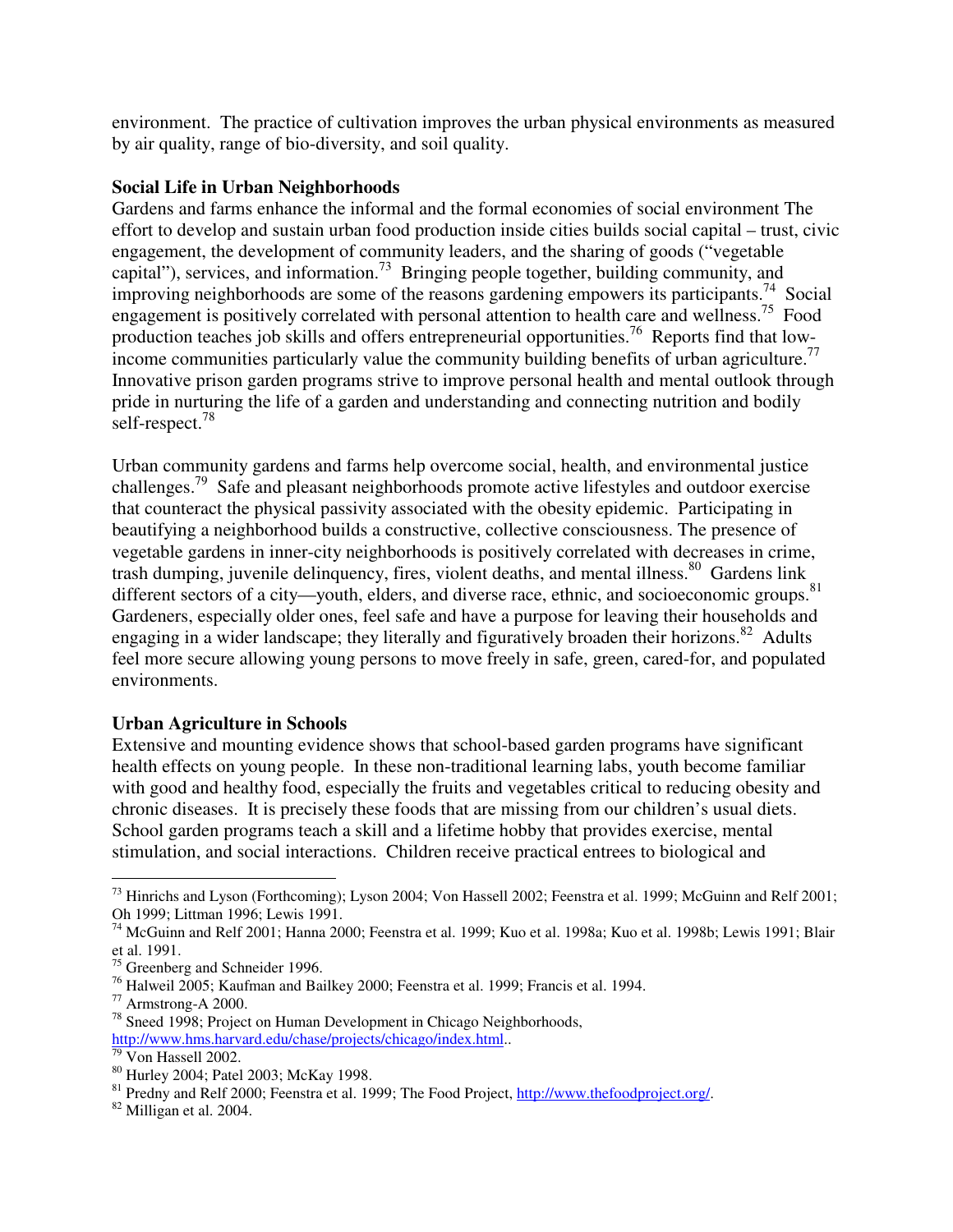environmental sciences, math, geography, and social studies. Additionally, reports show that these advantages accrue to students that have trouble succeeding in school as well as those who excel. 83

Farm-to-school and farm-to–college programs establish market relationships with local farms to secure the freshest and in season fruits, vegetables, and other products for consumption in school and college cafeterias. These programs reflect a grassroots endeavor by parents, teachers, school health officials, students, farmers, and others. Their efforts counter a trend to offer students fast food and highly processed menus in schools –the very foods linked to the obesity epidemic. At the national, state, and municipal levels, the public sector is joining grassroots organizers to develop policy and pass legislation to enable and promote farm-to-school or farm-to-college programs. 84

A schoolyard garden can deliver produce to its school's cafeteria in order to provide an exceedingly dynamic linkage between nutrition, education, and learned behaviors. Such a program exists in the Berkeley, California school system and represents a progression *from* already functioning schoolyard gardens and a successful farm-to-school program *to* new curriculum development that benefits the health and education of its students.<sup>85</sup>

# **Growing Urban Green Zones**

Gardeners and farmers "create nature" and enjoy being "in nature" within urban built environments. They work hard to improve the physical environment of their neighborhoods and communities.<sup>86</sup> The beauty gardeners develop enhances their physical environment that in turn advances gardeners' psychosocial<sup>87</sup> as well as physical health. One study found that access to gardens, along with improved housing fixtures and dwelling type, location and adequacy of housing space was positively associated with how respondents self-assessed their health.<sup>88</sup>

Urban area gardens and farms improve air quality. On the local level, plant foliage reduces carbon dioxide, ozone concentrations (heavy, low-lying gas), and lowers urban mass temperatures.<sup>89</sup> On a more macro scale, locally grown food reduces the present average of 1300

http://www.csg.org/CSG/Policy/education/school+health/edible+school+yard.htm.

<sup>84</sup> Brillinger et al. 2003; Farm-to-School Program, Community Food Security Coalition, http://foodsecurity.org/farm\_to\_school.html; Farm-to-College Program, Community Food Security Coalition, http://foodsecurity.org/farm\_to\_college.html.

<sup>83</sup> French SA, Wechsler H. 2004; Kien & Chiodo. 2003; Pranis 2003; Morris et al. 2002; Morris et al. 2001; Morris et al. 2000; Pothukuchi and Bickes 2001; Lineberger and Zajicek 2000; Predny and Relf 2000; Bellows 2004; Texas Department of Human Resources 1981. Some school-based research and program reports, *of the many,* National Gardening Association, http://www.nationalgardening.com/ and Kids Gardening Program, http://www.kidsgardening.com/; School Garden Research, KidsGardening.Com, http://www.kidsgardening.com/Dig/DigDetail.taf?ID=124&Type=faq; Edible School Yard Program.

<sup>85</sup> Edible School Yard Program, http://www.csg.org/CSG/Policy/education/school+health/edible+school+yard.htm.

<sup>86</sup> Armstrong-A 2000.

<sup>87</sup> Brogan and James 1980.

<sup>88</sup> Macintyre et al. 2003.

<sup>89</sup> Akbari et al. 1988; City of Toronto 1998; Heissler et al. 1995; Bernatzky 1983; EPA-NASA Urban Heat Island Project, http://www.ghcc.msfc.nasa.gov/uhipp/urban\_uhipp.html.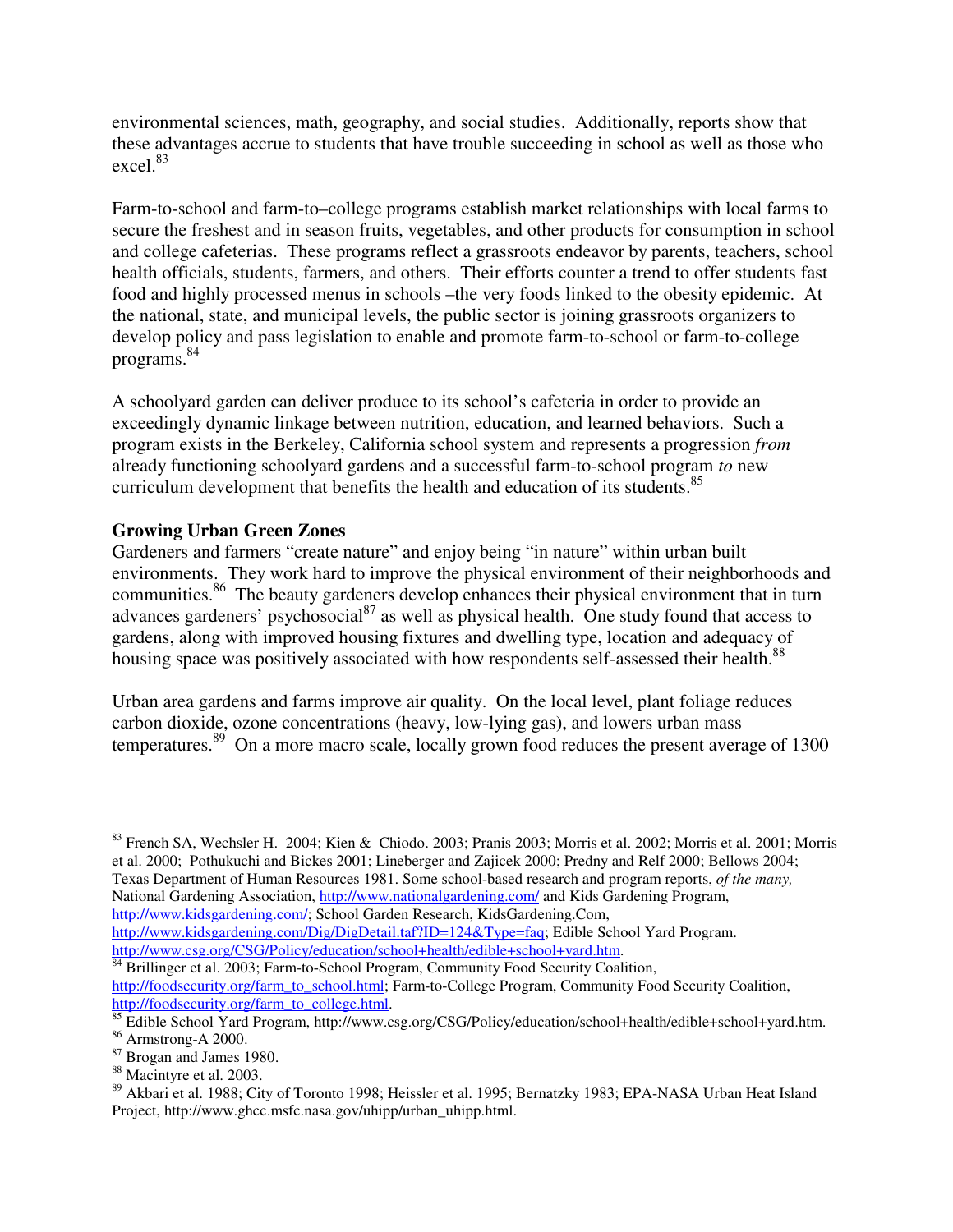miles that our food travels from "field to plate." Growing (and buying) locally is fuel efficient, less polluting, and has a relevant and substantial impact on our health.<sup>90</sup>

Urban gardens and farms increase urban bio-diversity. They attract beneficial soil microorganisms, insects, birds, reptiles, and animals. Gardens play a role in species preservation for birds and butterflies by providing food, resting spaces, and protection along migratory flight paths.<sup>91</sup>

Urban food production improves urban and urban fringe soils. Rooted plants stabilize the ground and reduce soil erosion. Cared-for soils absorb rainfall that then does not run over exposed, compacted dirt and pavement absorbing toxic debris and dumping it into storm drains. Urban compost systems can transform significant amounts of a city's waste (organic waste from yards, parks, food establishments, etc.) for beneficial re-use.<sup>92</sup>

# **IV. Community Health: Planning for Potential Health Risks**

# **Heavy Metals**

Many urban residents are challenged by soils containing toxic levels of heavy metals including lead, cadmium, mercury, nickel, and copper. The type of heavy metal depends on the source: paint, gas or oil, waste incineration, lead pipes, specific industries, etc. Dangers include direct absorption of toxics through ingestion (breathing and swallowing, the latter especially by children with their hands in their mouths) and indirect consumption through foods grown on the land that may have absorbed the toxics. Particularly in older cities, it is crucial to test soils for lead before growing food or even before allowing small children to enter and play in the garden spaces.

Appropriate gardening practices reduce risk. Strategies include: 1) improving soil stability through crop plantings and soil amendments like mulch, thereby reducing wind-born dust and the tracking of contaminated soils into residences by human feet and household pets; 2) emphasizing the cultivation of fruiting plants (including vegetables like peppers and eggplants) rather than green leafy vegetables and tubers because the latter absorb heavy metals about ten times faster than do fruiting plants; 3) adding compost and/or calcium to the soil to lower soil acidity and thus reducing the potential of metal "uptake" by plants; 4) growing ornamentals (for beauty, exercise, healthy cities) and not edibles; 5) using phytoremediation whereby highly absorptive plants are cultivated to "take up" heavy metals from the soils (This practice is, however, problematic in terms of disposal of contaminated plants). Raised beds, container gardens, and hydroponics additionally circumvent many contamination problems.<sup>93</sup>

 $90$  Jules et al. 2005; Roberts 2005; Pirog and Benjamin 2003; Jones 2002.

<sup>&</sup>lt;sup>91</sup> Towle1996; Biodiversity Science Assessment Team 1994; The BUGS Project, Biodiversity in Urban Gardens in Sheffield, http://www.shef.ac.uk/uni/projects/bugs/; Urban Biodiversity; Urban Ecology and Urban Sustainable Environment, http://bch-cbd.naturalsciences.be/belgium/links/themes/urban.htm.

<sup>&</sup>lt;sup>92</sup> Locke 2004; BioCycle 1999; San Francisco, Department of Environment, Composting Page, http://temp.sfgov.org/sfenvironment/aboutus/recycling/compost.htm; California, Food Scraps Management, http://www.ciwmb.ca.gov/foodwaste/.

<sup>&</sup>lt;sup>93</sup> Hamel and Heckman 2003; Lock and Veenhuizen 2001; Litt et al. 2002; Xintaras 1992; Bellows 2000; Bellows 1999; Bellows 1996; US Dept. of Health and Human Services, Public Health Service, CDC 1991; Lepp 1981.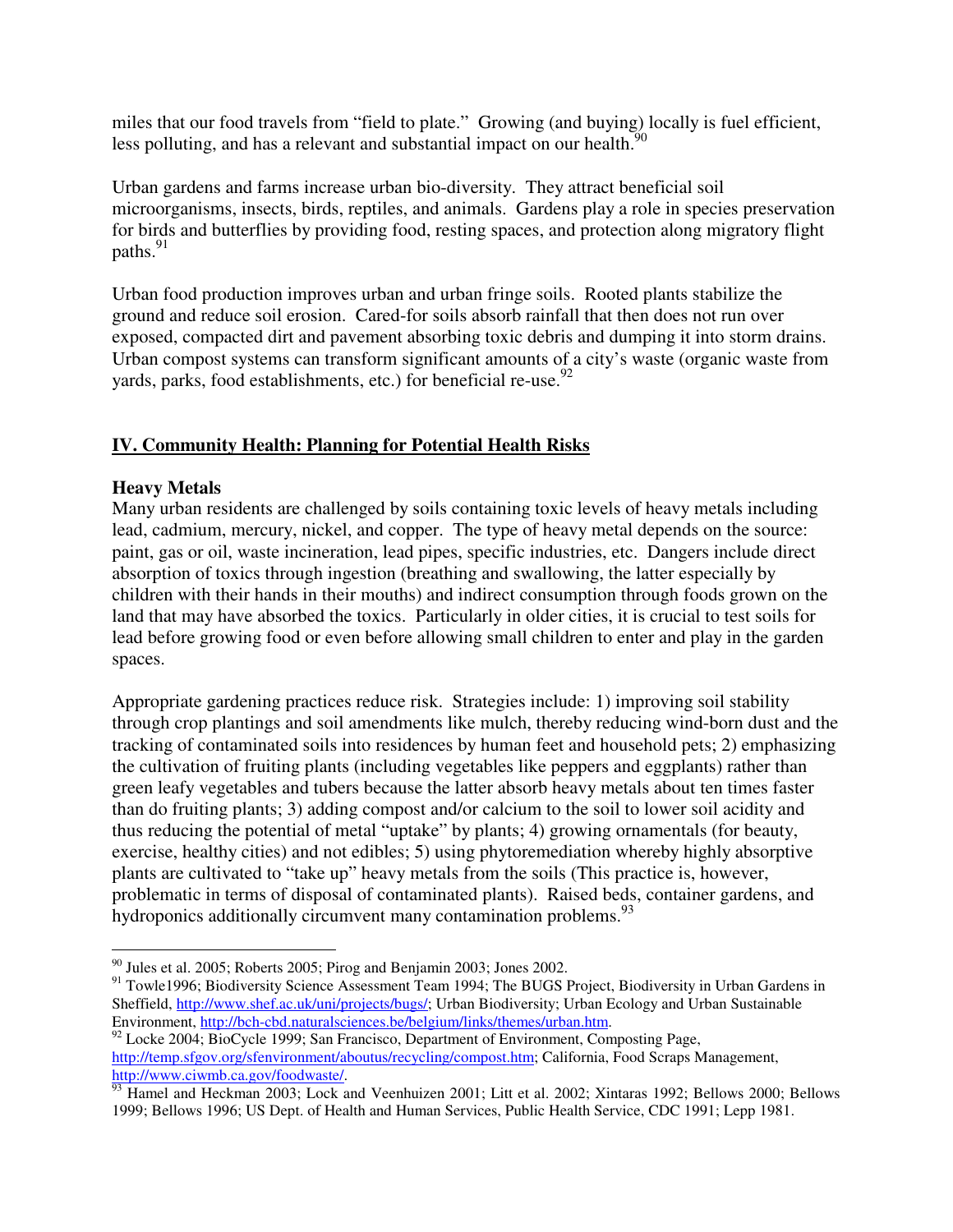#### **Air pollution**

Polycyclic aromatic hydrocarbons (PAHs), a known carcinogen, have been found in urban soils. PAHs are residues from incomplete combustion. They may exist in gardens and other urban soils due to vehicle pollution from adjacent roads and railways, past wood or coal burning on or near the site, or the extensive use of creosote railroad ties as garden plot dividers during the 1970s & 80s. Little is known about them, but basic research has begun.<sup>94</sup>

### **Other Potential Risks**

Other potential risks associated with urban gardening and farming require common sense strategies. Standing water can attract bugs, including mosquitoes carrying diseases like West Nile virus. Gardens and farms that rely on water catchment systems need to take simple precautions like covering standing water or seeking access to public water mains. Use of incompletely composted animal manures can spread diseases, however proper composting is simple to learn and implement. Standard and common sense safety measures are necessary with the use of heavy or sharp garden tools, especially around small children. Proper ergonomic use of tools lessens the risk of muscle strain. Reducing exposure from direct sunlight (hats, sun block, less gardening in the middle of the day) protects from sunburn and vulnerability to skin cancer.

### **Recommendations for Health Professionals**

Health professionals can increase the positive benefits of urban agriculture in many ways. Here are a few suggestions:

- Cultivate a *Healing Garden* on idle land at your health department, medical office, hospital, or long-term care facility. The garden will provide serenity, food, and education about the therapeutic and preventative benefits of specific vegetables and of gardening.
- Encourage patients/clients to grow their own vegetables at home, as a therapeutic means for enhancing nutrition, physical exercise, and relaxation.
- Encourage patients/clients to shop at farmers' markets and/or join a vegetable-box subscription (sometimes called a Community Supported Agriculture, CSA) program to increase their access to fresh vegetables and fruits, and to support local farmers.
- Introduce the subject of public health and urban agriculture to your professional association to exchange ideas and find out what your colleagues know about the subject.
- Work with local planners and policy makers to establish new community gardens, preserve open space and market structures that secure urban food production in and near urban areas.
- Encourage State health departments to adopt the option of WIC redemptions at farmers markets and CSAs.
- Encourage local farmers markets and CSAs to incorporate mechanisms and support to accept emergency food assistance including food stamp benefits through EBT, and WIC and Senior FMNP coupons.

<sup>&</sup>lt;sup>94</sup> Agency for Toxic Substances and Disease Registry, http://www.atsdr.cdc.gov/tfacts69.html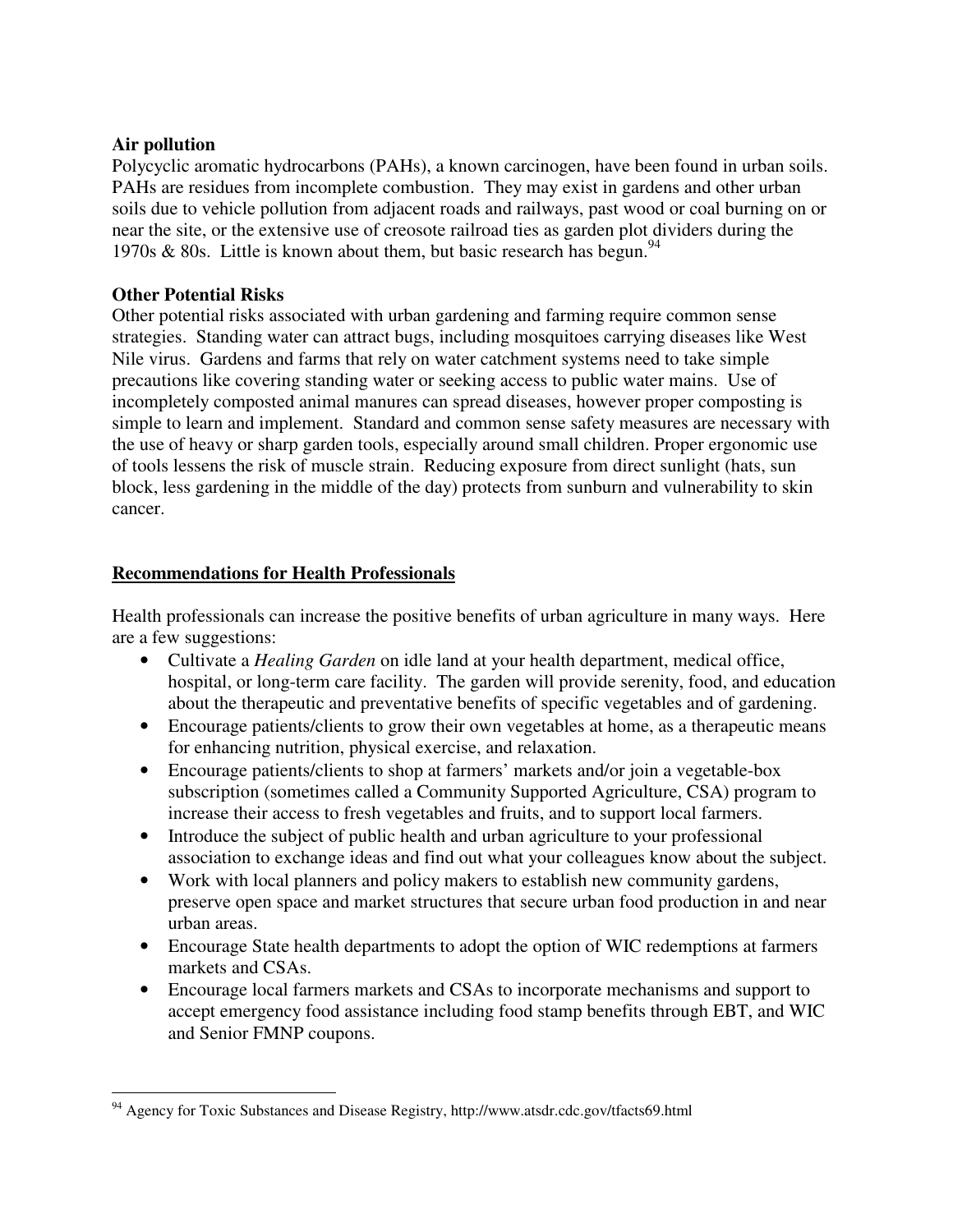- Provide financial support for community-based gardening projects such as youth garden initiatives and community gardening.
- Support the national 'farm to school' movement.
- Envision and help to plan and implement a local farms-to-hospital program.
- Support a ''Garden at every school" program like the successful model in California.
- Support 'edible buildings', green building' and 'vertical agriculture' programs.
- Join the Community Food Security Coalition to partner with the broad swath of active and engaged food and nutrition practitioners dedicated to building strong, sustainable, local and regional food systems that ensure access to affordable, nutritious, and culturally appropriate food for all people at all times.

**For more information contact: Community Food Security Coalition PO Box 209 Venice CA 90294 www.foodsecurity.org 310-822-5410**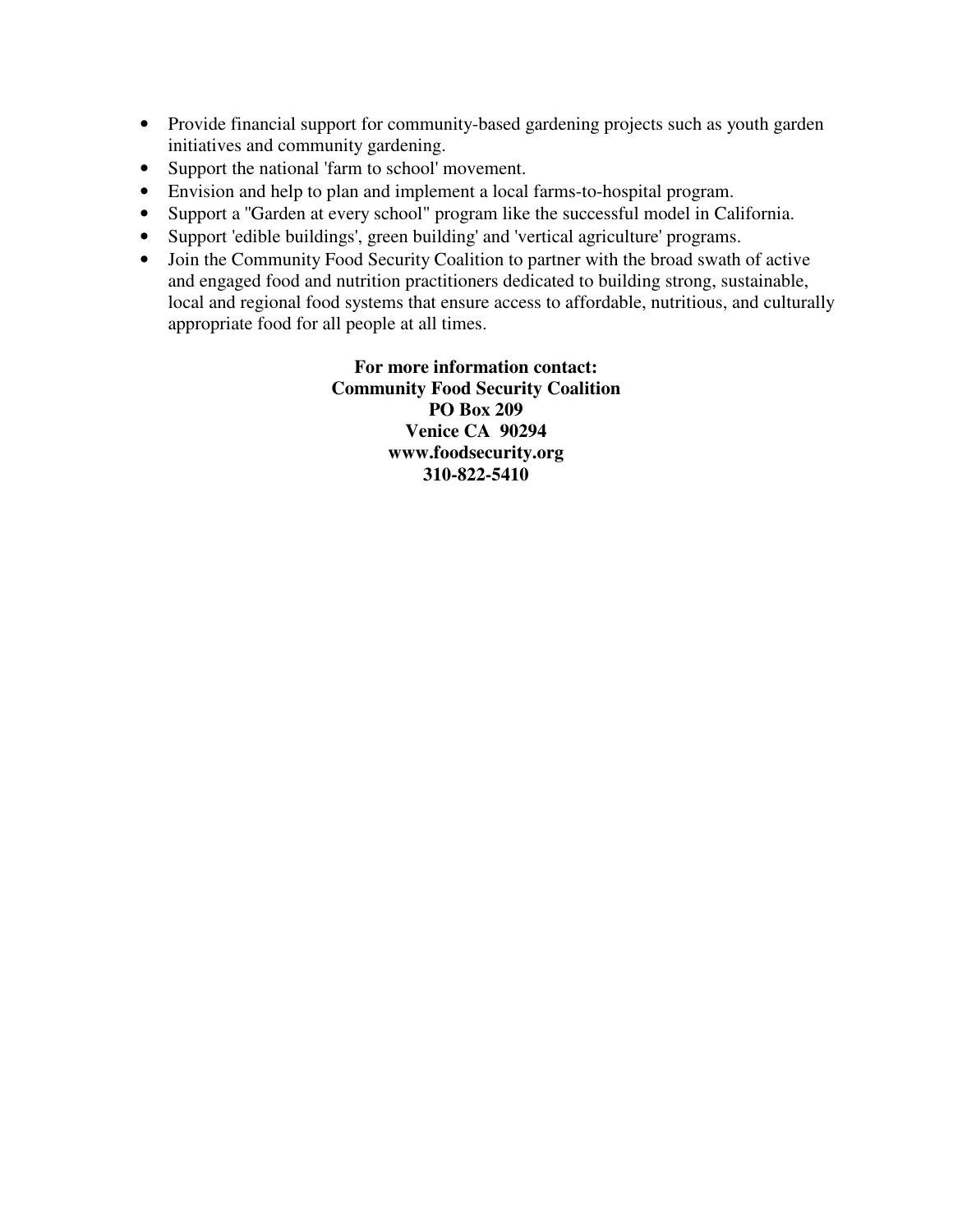#### **Bibliography**

Ahmed F. 1999. "Vitamin A deficiency in Bangladesh: a review and recommendations for improvement." *Public Health Nutrition*. 2(1):1-14, Mar.

Akbari, H, J Huang, P Martien, L Rainer, A Rosenfeld, H Taha. 1988. "The impact of summer heat islands on cooling energy consumption and CO2 emissions." in *Proceedings of the 1988 Summer Study in Energy Efficiency in Buildings*. Washington: American Council of an Energy-Efficient Economy.

American Community Gardening Association. 1998. "National Community Gardening Survey." Organizational report. (Excerpted from Suzanne Monroe-Santos' thesis, UC Davis.)

Anonymous-A. 1993. "VTR module: weaning foods for baby." *NCP Bulletin*. Nutrition Center of the Philippines. p.8, Jan-Jun.

Anonymous-B. 1995. "Prevalence of recommended levels of physical activity among women-- Behavioral Risk Factor Surveillance System, 1992." MMWR - Morbidity & Mortality Weekly Report. 44(6):105-7, 113, Feb 17.

Armstrong-A, Donna. 2000. "A survey of community gardens in upstate New York: Implications for health promotion and community development." *Health and Place* 6:319-327.

Armstrong-B DL 2000. "A community diabetes education and gardening project to improve diabetes care in a Northwest American Indian tribe." *Diabetes Educator*. 26(1):113-20, Jan-Feb.

Bakker, Nico, Marielle Dubbeling, Sabine Guendel, Ulrich Sabel-Koschella, Henk de Zeeuw. 2000. Growing Cities, Growing Food : Urban Agriculture on the Policy Agenda: A Reader on Urban Agriculture. Leusden (The Netherlands): Resource Centre on Urban Agriculture and Forestry (RUAF). http://www.ruaf.org/ruafpublications\_fr.html

Barham, Elizabeth. 2003. "Translating Terroir: The Global Challenge of French AOC Labeling." *Journal of Rural Studies.* 19(1):127-138.

Beitz R and Doren M. 2004. "Physical activity and postmenopausal health." *J Br Menopause Soc*. 2004 Jun;10(2):70-4.

Bellows, Anne C. 2004. Healthy Harvests-Final Report. The Second Ward Neighborhood Block Club and Crime Watch Group & The Community Health and Environmental Coalition of New Brunswick. New Brunswick, New Jersey.

Bellows, Anne C and Michael W Hamm. 2003. "International Origins of Community Food Security Policies and Practices in the U.S." *Critical Public Health,* Special Issue: Food Policy. 13(2):107-123.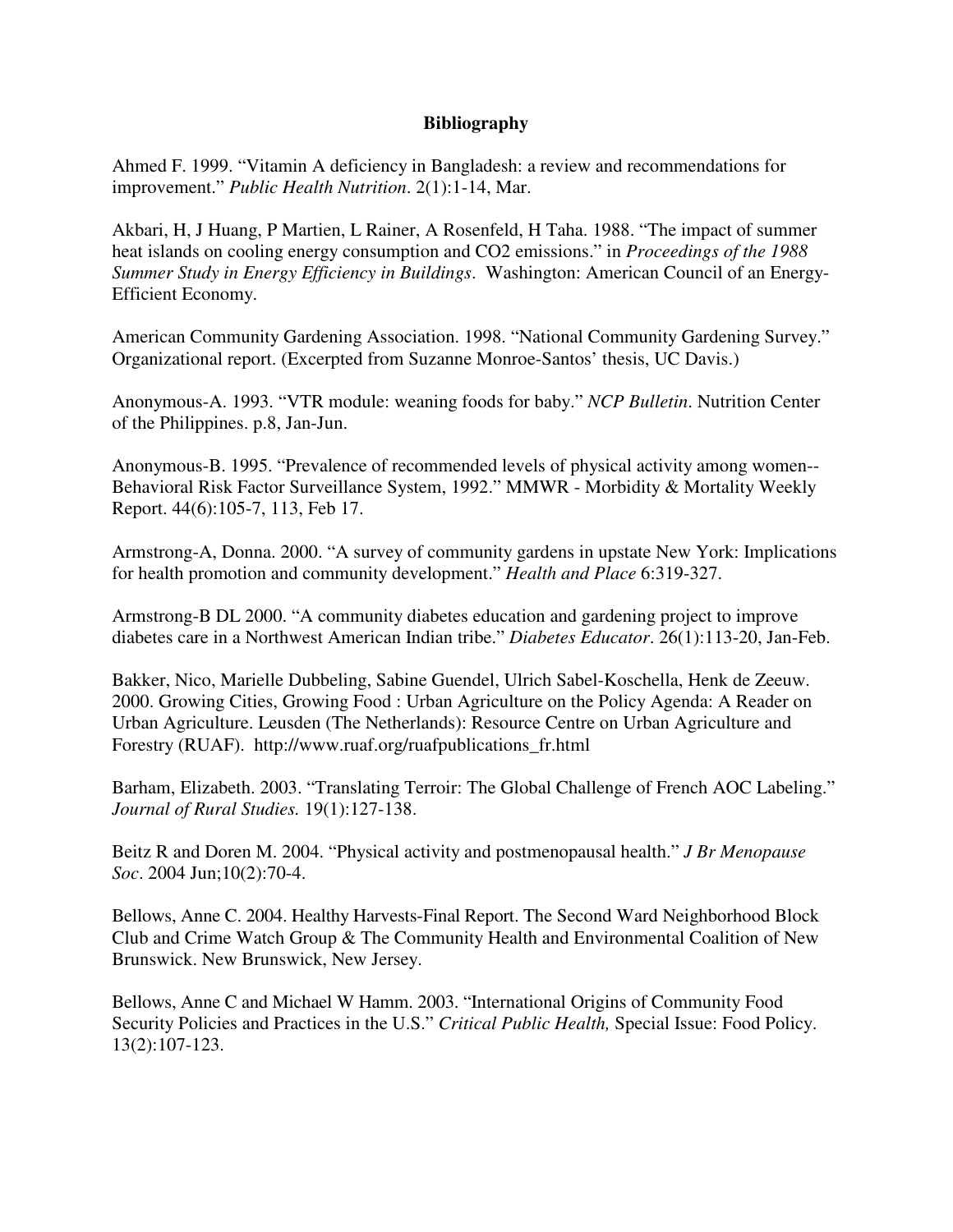Bellows, Anne C. 2000. "Balancing Diverse Needs: Risks and Pleasures of Urban Agriculture in Silesia, Poland." *TRIALOG: Zeitschrift fuer das Planen und Bauen in der Dritten Welt*. [J. for Planning and Construction in the Third World] Special issue on Urban Agriculture. June (Darmstadt, Germany). pp. 18-23.

Bellows, Anne C. 1999. "Urban Food, Health, and the Environments: The Case of Upper Silesia, Poland." Mustafa Koc, Rod MacRae, Luc J.A. Mougeot, Jennifer Welsh (eds.) *For Hunger-Proof Cities: Sustainable Urban Food Systems*. Toronto: International Development Research Centre (IDRC) and The Centre for Studies in Food Security, Ryerson Polytechnic University. pp. 131-135

Bellows, Anne C. 1996. "Where Kitchen and Laboratory Meet: The "Tested Food for Silesia" Program." In Dianne Rocheleau, Barbara Thomas-Slayter, and Esther Wangari (eds.). *Feminist Political Ecology: Global Issues and Local Experiences.* London and New York: Routledge.

Bernatzky, A. 1983. "The effects of trees on the urban climate." in *Trees in the 21 st Century.* Berkhamster: Academic Publishers. pp. 59-76.

BioCycle. 1999. San Francisco Expands Commercial Organics Recycling. BioCycle: Journal of Composting and Recycling. 40(2): 1-2.

Biodiversity Science Assessment Team. 1994. *Biodiversity in Canada: A Scientific Assessment.* Ottawa: Environment Canada.

Blair, Dorothy, Carol C Giesecke, and Sandra Sherman. 1991. "A dietary, social and economic evaluation of the Philadelphia urban gardening project." *Journal of Nutrition Education.* 23(4):161-168.Hanna, Autumn K. and Pikai Oh. 2000. "Rethinking urban poverty: a look at community gardens." *Bulletin of Science, Technology & Society.* 20(3):207-216.

Brillinger, Renata, Jeri Ohmart, and Gail Feenstra. 2003. The Crunch Lunch Manual: A Case Study of the Davis Joint Unified School District Farmers Market Pilot Salad Bar Program and A Fiscal Analysis Model. University of California, Davis, Sustainable Agricultural Research and Education Program. http://www.sarep.ucdavis.edu/cdpp/farmtoschool/crunchlunch32003.pdf.

Brogan, Donna R and L Douglas James. 1980. "Physical environment correlates of psychosocial health among urban residents." *American Journal of Community Psychology*. 8(5):507-522.

Brown, Katherine H and Anne Carter, et al. 2003. Urban Agriculture and Community Food Security in the United States: Farming from the City Center To the Urban Fringe. Urban Agriculture Committee of the Community Food Security Coalition (CFSC). CFSC Report. February 2003. 30 pages. http://www.foodsecurity.org/pubs.html#urban\_ag

Brown, Katherine and Jameton, A. 2000. "Public Health Implications of Urban Agriculture. *Journal of Public Health Policy*. 21(1): 20-39.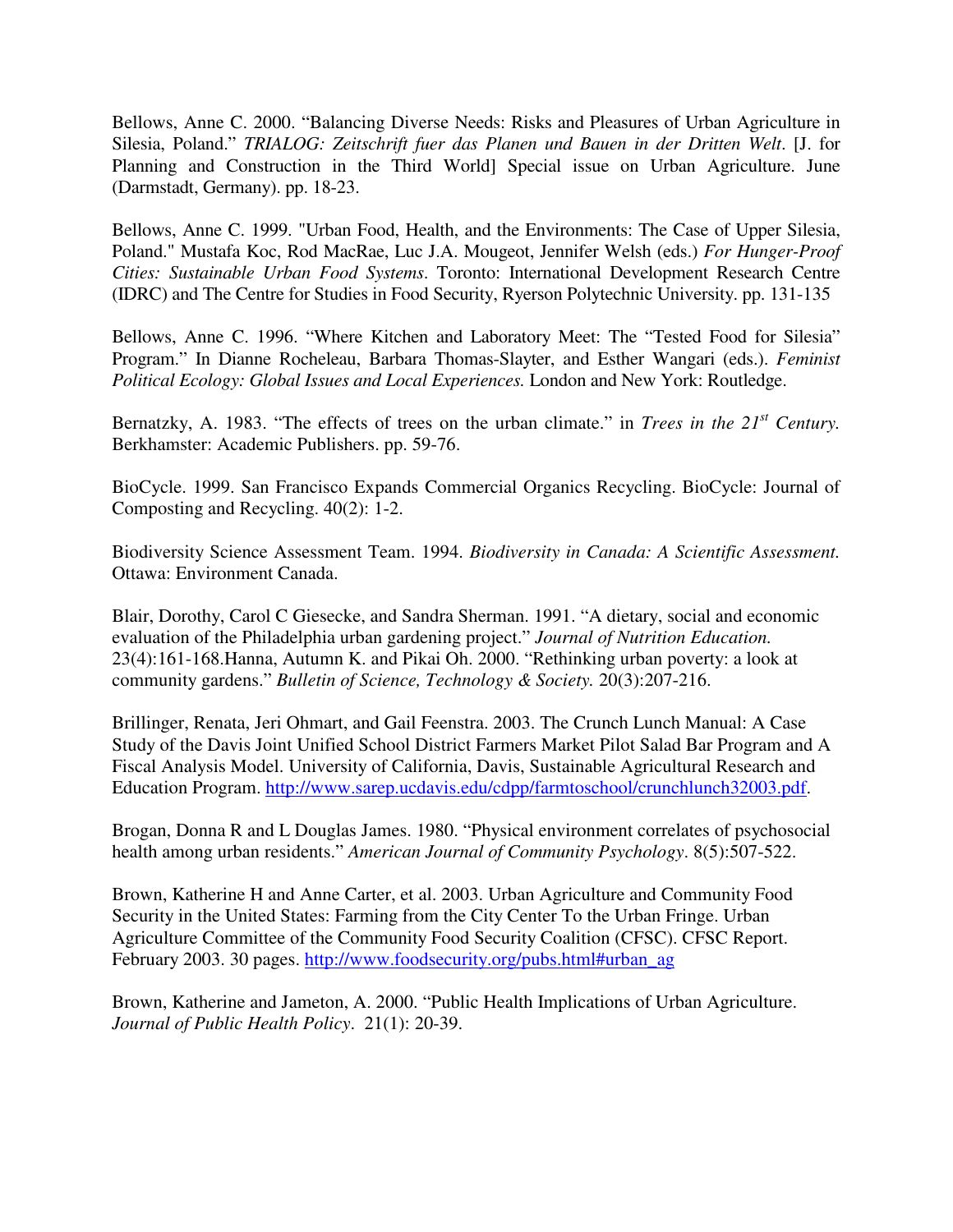Brown VM, Allen AC, Dwozan M, Mercer I, Warren K. 2004. "Indoor gardening older adults: effects on socialization, activities of daily living, and loneliness." *J Gerontol Nurs*. 2004 Oct;30(10):34-42.

Caspersen, et al. 1991. "The prevalence of selected physical activities and their relation with coronary heart disease risk factors in elderly men: the Zutphen study, 1985." *American Journal of Epidemiology* 133(11)1078-1089.

Chau N, Mur JM, Touron C, Benamghar L, Dehaene D. 2004. "Correlates of occupational injuries for various jobs in railway workers: A case-control study." *J Occupational Health* 46(4):272-280 JUL.

City of Toronto. 1998. *Smog: Make It or Break It.* Toronto: City of Toronto.

Cohen, Larry, Sherin Larijani, Manal Aboelata, and Leslie Middelsen. 2004. Cultivating Common Ground: Linking Health and Sustainable Agriculture. Prevention Institute. (September). http://www.preventioninstitute.org/pdf/Cultivating\_Common\_Ground\_112204.pdf.

Community Food Security Coalition's North American Urban Agriculture Committee. 2003. Urban Agriculture and Community Food Security in the United States: Farming from the City Center to the Urban Fringe. l4 pages. http://foodsecurity.org/PrimerCFSCUAC.pdf.

Crespo CJ, SJ Keteyian, GW Heath, and CT Sempos. 1996. "Leisure-time physical activity among US adults. Results from the Third National Health and Nutrition Examination Survey." *Archives of Internal Medicine*. 156(1):93-8, Jan 8.

Darmon N, E Ferguson, and A Briend. "Do economic constraints encourage the selection of energy dense diets." *Appetite* (in press)

de Pee S, MW Bloem, J Gorstein, M Sari, Satoto, R Yip, R Shrimpton, and Muhilal. 1998. "Reappraisal of the role of vegetables in the vitamin A status of mothers in Central Java, Indonesia." *American Journal of Clinical Nutrition*. 68(5):1068-74, Nov.

Devine CM, WS Wolfe, EA Frongillo Jr., CA Bisogni. 1999. "Life-course events and experiences: association with fruit and vegetable consumption in 3 ethnic groups." *Journal of the American Dietetic Association*. 99(3):309-14, Mar.

Drewnowski, Adam and SE Specter. 2004. "Poverty and obesity: the role of energy density and energy costs." *American Journal of Clinical Nutrition*, 79(1):6-16, January. Dunnett, Nigel and Noel Kingsbury. 2004. *Planting Green Roofs and Living Walls*. OR: Timber Press.

Evenson KR, DA Savitz, and SL Huston. 2004. "Leisure-time physical activity among pregnant women in the US *Paediatr Perinat Epidemiol*. (Nov) 18(6):400-7.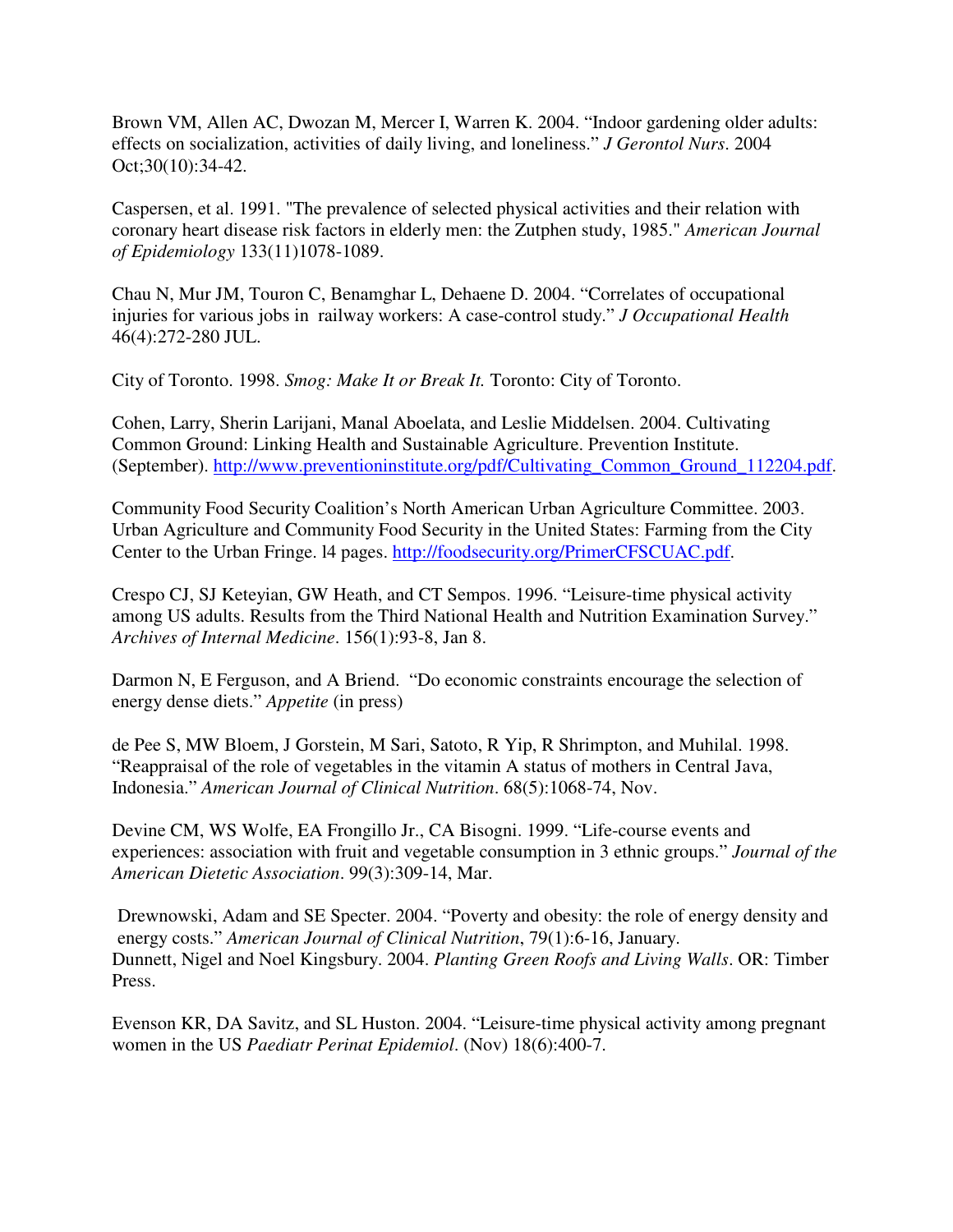Faber M, MA Phungula, SL Venter, MA Dhansay, and AJ Benade. 2002. "Home gardens focusing on the production of yellow and dark-green leafy vegetables increase the serum retinol concentrations of 2-5-y-old children in South Africa." *American Journal of Clinical Nutrition*. 76(5):1048-54, Nov.

Feenstra,G, S McGrew, and D Campbell. 1999. Entrepreneurial Community Gardens: Growing Food, Skills, Jobs, and Communities. University of California, Sustainable Agriculture and Research Program. Agricultural and Natural Resources Publication 21587. http://www.sarep.ucdavis.edu/pubs/entrepreneurial.htm.

Fisher, Andy. 1999. *Hot Peppers & Parking Lot Peaches: Evaluating Farmers' Markets In Low Income Communities.* Community Food Security Coalition http://www.foodsecurity.org/pubs.html#urban\_ag.

Francis, M, P Lindsey, and JS Rice. 1994. The Healing Dimensions of People-Plant Relations: A Research Symposium. Center for Design Research, UC Davis, CA.

Fredrick, Jacqueline and Eva Holzer. 1980. *Nutrition Education Training Manual for Family Day Care Providers.* Trenton, NJ: New Jersey Nutrition Education and Training Program, State Department of Education and West Orange, NJ: Educational Improvement Center-Northeast.

French SA and Wechsler H. 2004. "School-based research and initiatives: fruit and vegetable environment, policy, and pricing workshop." *Prev Med*. 2004 Sep;39 Suppl 2:S101-7.

Giordano, Susan and Chick F. Tam, et al. 1998. "Growing in the city." *WE International*. Spring/Summer 48/49:p40-41.

Gradwell, Shelley et al. [no date] Community Supported Agriculture: Local Food Systems for Iowa. Report, Iowa State University Extension. http://www.extension.iastate.edu/Publications/PM1692.pdf.

Greenberg, Micheal and Dona Schneider. 1996. *Environmentally Devastated Neighborhoods: Perceptions, Realities, and Policies.* New Brunswick, NJ: Rutgers University Press.

Grimes DS, E Hindle, and T Dyer. 1996. "Sunlight, cholesterol and coronary heart disease. *QJM* 89(8):579-89, Aug.

Hackman RM and EL Wagner. 1990. "The senior gardening and nutrition project: development and transport of a dietary behavior change and health promotion program." *Journal of Nutrition Education.* 22(6):262-270. Nov-Dec.

Haines A, D Patterson, M Rayner, K Hyland. 1992. "Prevention of cardiovascular disease." *Occasional Paper - Royal College of General Practitioners*. (58):67-78, Dec.

Halweil, Brian. 2004. *Eat Here: Homegrown Pleasures in a Global Supermarket.* WW Norton & Co.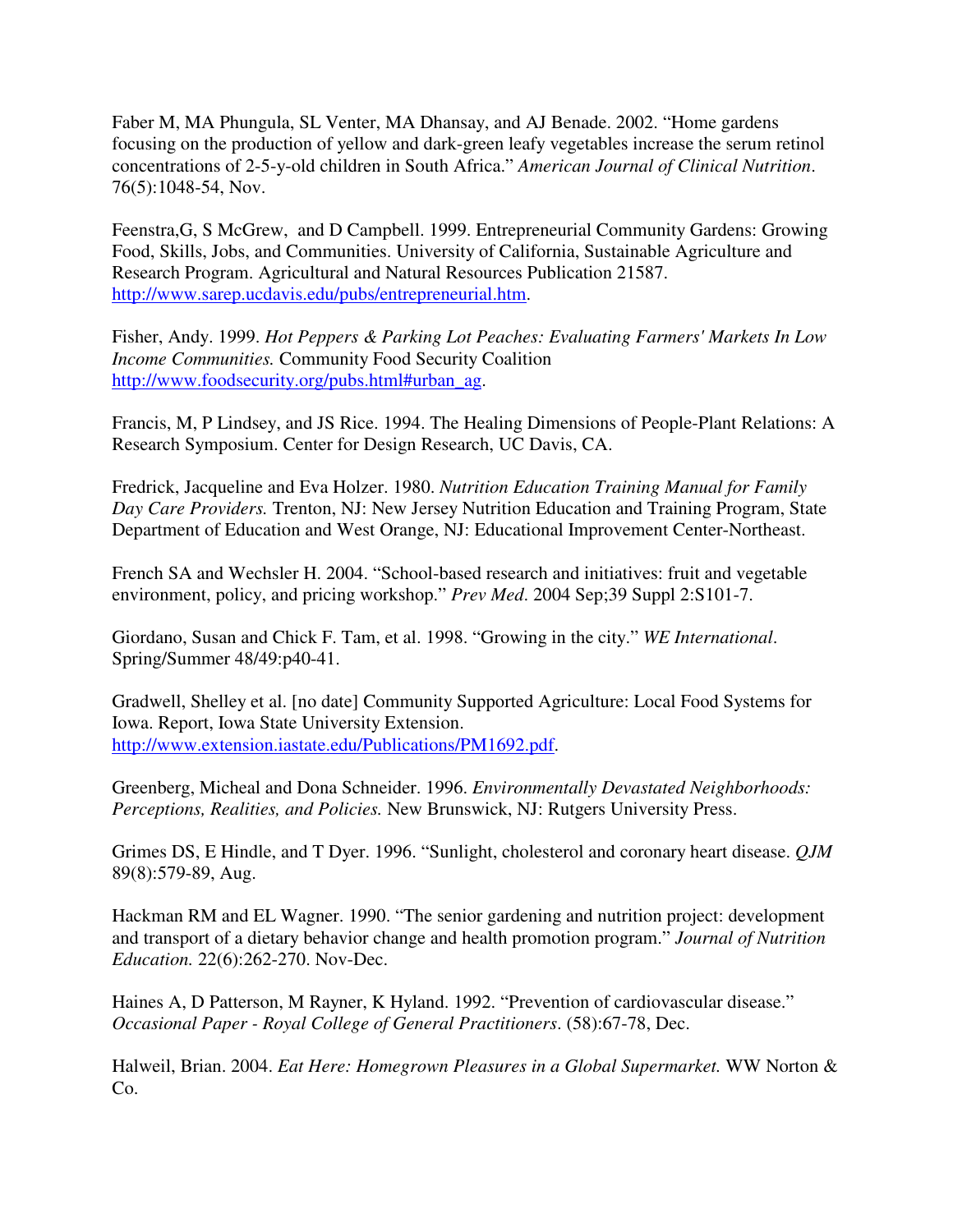Hamel, Stephanie and Joseph Heckman. 2003. Lead Contaminated Soil: Minimizing Health Risks. Fact Sheet 336. Rutgers, the State University of New Jersey, Rutgers Cooperative Extension. http://www.rce.rutgers.edu/pubs/pdfs/fs336.pdf

Hamm, Michael W and Anne C Bellows 2003. "Community Food Security and Nutrition Educators." *Journal of* Nutrition Education and Behavior. 35(1):37-43.

Hanna, Autumn K and Pikai Oh. 2000. "Rethinking Urban Poverty: A Look at Community Gardens". *Bulletin of Science, Technology and Society*. 20(3): 207-216, June.

Hanna, Autumn 1999. Growing Food and Community Social Capital. Masters Thesis. Penn State University (Sociology and African-American Studies). http://www.geog.psu.edu/phila/hannaoh.html.

Heisler GM, RH Grant, S Grimmond and C Souch. 1995. "Urban forests – cooling our communities?, in C. Kollin and M. Barratt (eds.) *Proceedings of the 7 th National Urban Forest Conference*. New York, Sept. 12-16. pp. 31-34.

Herbach, Geoff. 1998. "Harvesting the City: Community gardening in Greater Madison, Wisconsin." Madison Food System Project Working Paper Series MFSP-1998-01. 31 pages.

Hinrichs, C Clare and Thomas A. Lyson (eds.) Forthcoming. *Remaking the North American Food System.* Lebanon, NH: University Press of New England

Hoisington A., SN Butkus, S Garrett, K Beerman 2001. "Field gleaning as a tool for addressing food security at the local level: case study." *Journal of Nutrition Education*. 33(1):43-8, Jan-Feb.

Hunger Action Network of New York State. 2005. Community Supported Agriculture in New York State: Profiles exploring how New York's farmers are proving low-income families with healthy, fresh & nutritious fruits and vegetables. http://www.hungeractionnys.org/.

\_\_\_\_\_. 2004. Reaching Out: Community Supported Agriculture in New York State. http://www.hungeractionnys.org/.

Hurley, Dan. 2004. "On crime as science (a neighbor at a time)" *New York Times*. January 6, 2004.

Hynes, H Patricia. 1996. *A Patch of Eden: America's Inner-City Gardeners*. Chelsea White River Jct., VT: Green Publishing Company.

Irwin ML, McTiernan A, Bernstein L, Gilliland FD, Baumgartner R, Baumgartner K, and Ballard-Barbash R. 2004. "Physical activity levels among breast cancer survivors." *Med Sci Sports Exerc*. 2004 Sep;36(9):1484-91.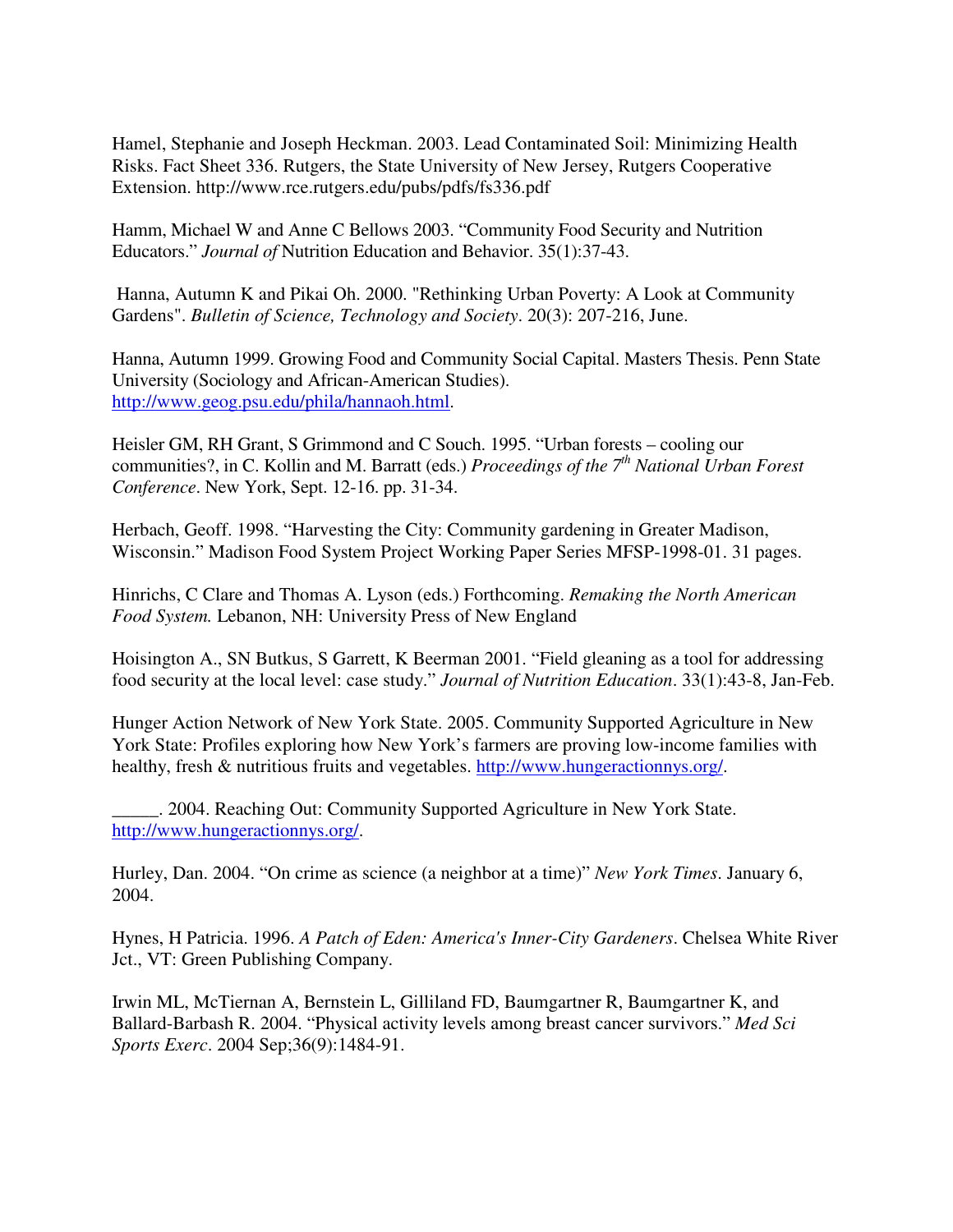Jones, A 2002. "An environmental assessment of food supply chains: A case study on dessert apples." *Environmental Management.* 30 (4): 560-576 OCT.

Kantor, LS 1998. *A Dietary Assessment of the U.S. Food Supply: Comparing Per Capita Food Consumption with Food Guide Pyramid Serving Recommendations.* AER-772. U.S. Department of Agriculture, Washington, DC: U.S. Government Printing Office.

### *Kaufman, Jerome and Martin Bailkey. 2000. Farming Inside Cities: Entrepreneurial Urban Agriculture in the United States. Cambridge MA: Lincoln Institute of Land Policy (Product Code: WPOOJK1).*

Kien CL and AR Chiodo. 2003. "Physical activity in middle school-aged children participating in a school-based recreation program." *Archives of Pediatrics & Adolescent Medicine*. 157(8):811-5, Aug.

Kilgannon, Corey. 2004. "Chasing a Fish-Farming Dream." *New York Times.* March 22, 20:37:51.

Klein, BP. 1987. "Nutritional consequences of minimal processing of fruits and vegetables." *J. Food Quality*. 10:179-193.

Knox, Reggie and Gail Feenstra. (2004, working draft) Farmers Markets and Direct Marketing. Report, Community Food Security Coalition. http://www.foodsecurity.org/california/direct\_marketing.html.

Koc, Mustafa, Rod MacRae, Luc JA Mougeot, and Jennifer Welsh (eds.) 1999. *For Hunger-Proof Cities: Sustainable Urban Food Systems*. Toronto: International Development Research Centre (IDRC) and The Centre for Studies in Food Security, Ryerson Polytechnic University.

Krems C, PM Lehrmann, M Neuhuser-Berthold. 2004. "Physical activity in young and elderly subjects." *Journal of Sports Medicine & Physical Fitness*. 44(1):71-6, Mar.

Kuo, Frances E, William Sullivan, Rebekah Levine Coley, Liesette Brunson. 1998a. "Fertile Ground for Community: Inner-city neighborhood common spaces." *American Journal of Community Psychology.* 26(6):823-851.

Kuo, Frances E, Magdalena Bacaicoa, et al. 1998b. "Transforming inner-city landscapes: trees, sense of safety, and preference." *Environment & Behavior* 30(1):28-.

Lackey & Associates. 1998. "Evaluation of community gardens." Report produced for the University of Wisconsin Cooperative Extension. February.

Lazarus, C. 2000. "Urban agriculture: join the revolution." *New Village Journal.* 2: 64-73.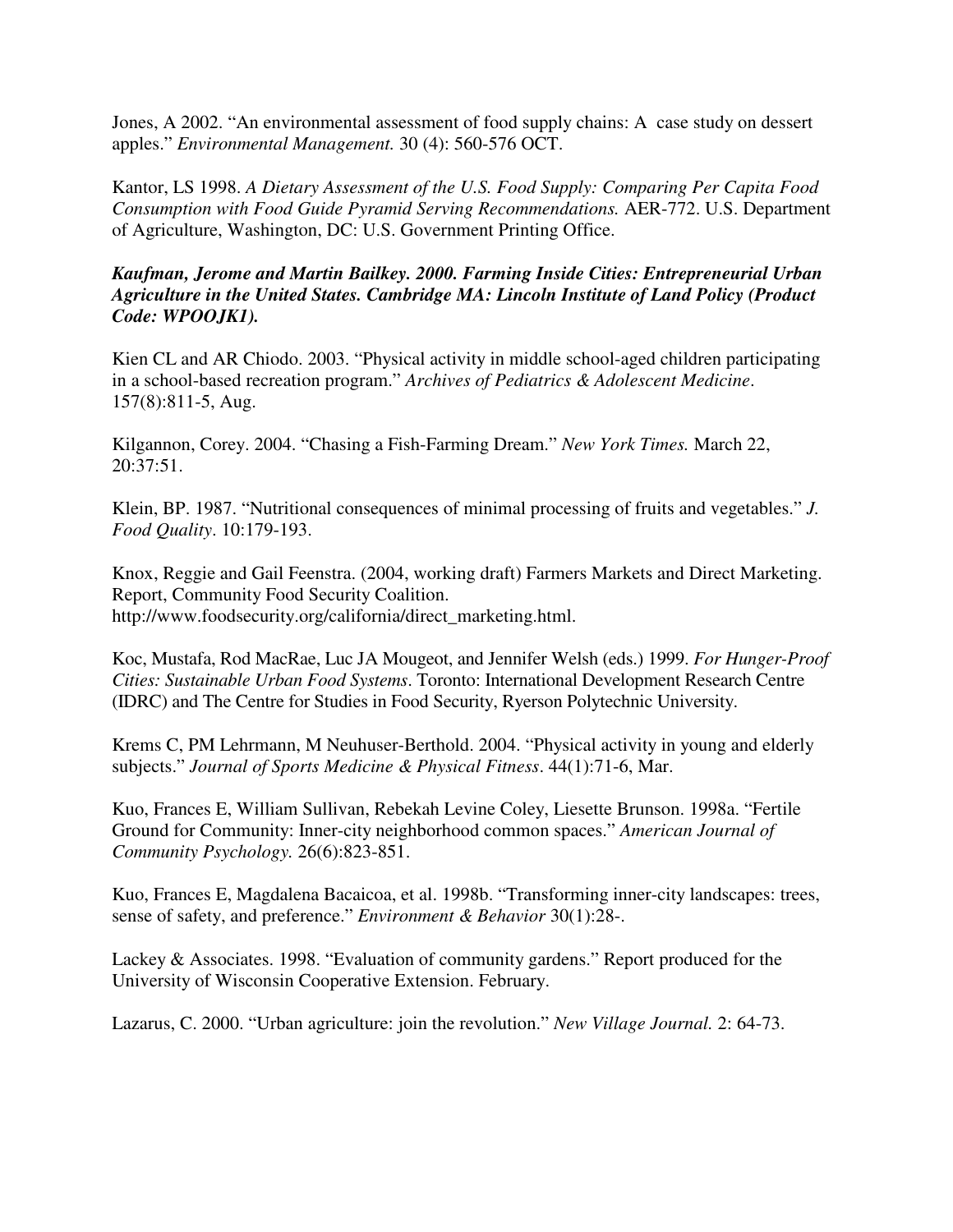Lemaitre RN, DS Siscovick, TE Raghunathan, S Weinmann, P Arbogast, and DY Lin. 1999. "Leisure-time physical activity and the risk of primary cardiac arrest." *Archives of Internal Medicine*. 159(7): 686-90, Apr 12.

Lepp, NW. 1981. *Effect of Heavy Metal Pollution on Plants. Effects of Trace Metals on Plant Function.* Volume 1. London, England: Applied Science Publishers.

Levine, Allen, Catherine M. Kotz and Blake A. Gosnell. 2003. Sugars and Fats: The Neurobiology of Preference. J. Nutr. 133:831S-834S, March

Lewis CA. 1991. "Effects of Plants and Gardening in Creating Interpersonal and Community Well-being." in Relf, D (ed.) 1991. The Role of Horticulture in Human Well-being and Social Development: A National Symposium. Portland OR: Timber Press. pp. 55-65.

Lineberger, Sarah E and Jayne M Zajicek. 2000. "School gardens: can a hands-on teaching tool affect students' attitudes and behaviors regarding fruit and vegetables?" *HortTechnology*. July-September 10(3):593-597.

Lin, Biing-Hwan, Elizabeth Frazao, and Katherine Ralston. 2005. Nutrition and Health Characteristics of Low-Income Populations. Economic Research Service, United States Agriculture Department. Agriculture Information Bulletin No. (AIB796) , February 2005

Litt, Jill S., H Patricia Hynes, Paul Carroll, Robert Maxfield, Pat McLaine, and Carol Kawecki. 2002. "Safe Yards: improving urban health through lead-safe yards." *Journal of Urban Technology.* 9(2) 22 pages. http://www.centerforhealthyhousing.org/Boston\_Soil\_Project.pdf

Littman M. 1996. "Green city: Gardening and urban agriculture resources." *Neighborhood Works*.

Lock, Karen and René van Veenhuizen. 2001. "Balancing the Positive and Negative Health Impacts". *Urban Agriculture Magazine*. March 2001, No. 3. http://www.ruaf.org/newsl1-3.html.

Locke, Michelle. 2004. "Earth to earth: San Francisco food makes good compost". Associated Press. Wed. Nov 3. Posted on Organic Consumers Association, http://www.organicconsumers.org/organic/compost110504.cfm.

Lyson, Thomas A. 2004. *Civic Agriculture: Reconnecting Farm, Food, and Community.* Lebanon, NH: Tufts University Press.

Macintyre, Sally, Anne Ellaway, Rosemary Hiscock, Ade Kearns, Geoff Der and Laura McKay. 2003. "What features of the home and the area might help to explain observed relationships between housing tenure and health? Evidence from the west of Scotland." *Health and Place.* 9(3):207-218.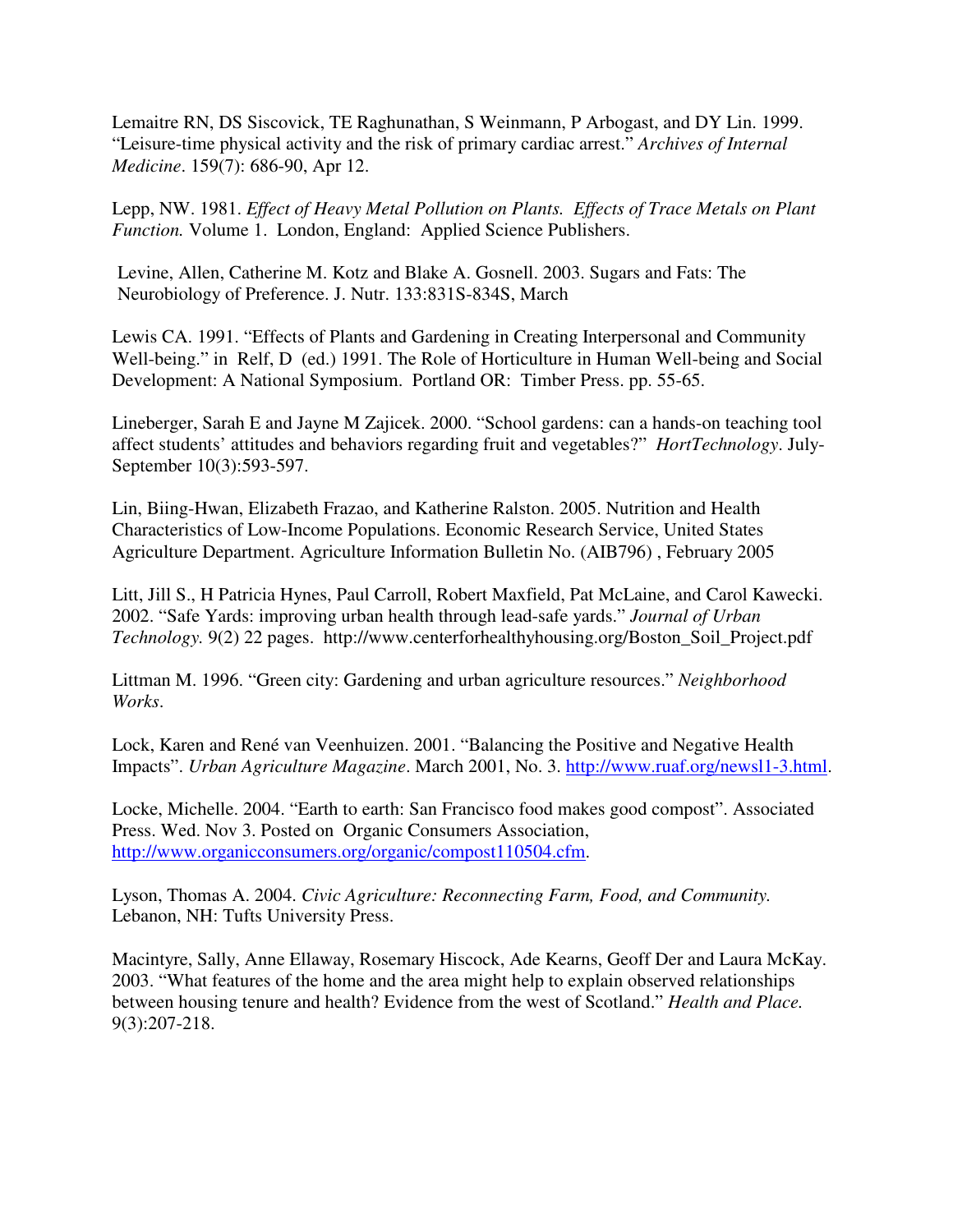Magnus K, A Matroos, and J Strackee. 1979. "Walking, cycling, or gardening, with or without seasonal interruption, in relation to acute coronary events." *American Journal of Epidemiology* 110(6):724-733. Dec.

Magnus K, A Matroos, and J Strackee. 1980. [The relationship between smoking, physical activity and coronary heart disease (project Zeist). II. Walking, bicycling and gardening]. [Dutch] *Nederlands Tijdschrift voor Geneeskunde.* 124(36):1484-9, Sep 6.

Mann, Peter. 2001. "Why Homeland Security Must Include Food Security". World Hunger Year (WHY) Commentary. http://www.worldhungeryear.org/why\_speaks/ws\_load.asp?file=56&style=ws\_table.

Martinez-Salgado H, GO Martinez-Andrade, J Contreras-Perez, G Saucedo-Arteaga, L Huerta-Perez, RI Ramos, J Ramirez-Centeno, LM Meneses-Diaz, and A Chavez-Villasana. 1993. [Experiences in community participation to promote nutritional education]. [Spanish] *Salud Publica de Mexico*. 35(6):673-81, Nov-Dec.

Matsuo E and PD Relf (eds.) 1995. *Horticulture in Human Life, Culture, and Environment, A National Symposium* (proceedings), Acta Horticulturae, IHC Proceedings Number 391.

Maxwell, Daniel, Carol Levine, and Joan Csete. 1998. "Does urban agriculture help prevent malnutrition? Evidence from Kampala." *Food Policy.* 28(5):411-424

McBey MA. 1985. "The therapeutic aspects of gardens and gardening: a aspect of total patient care." *Journal of Advanced Nursing*. 10(6):591-5. Nov.

McGinnis M. 1989. "Gardening as therapy for children with behavioral disorders." *Journal of Child & Adolescent Psychiatric & Mental Health Nursing*. 2(3)87-91, Jul-Sep.

McGuinn, C and PD Relf. 2001. "A profile of juvenile offenders in a vocational horticulture curriculum. *HortTechnology* 11(3):427-432.

McKay, T. Empty Spaces, Dangerous Places. *Plan Canada*. January-February 1998.

McNamara, PE, CK Ranney, LS Kantor, and SM Krebs-Smith. 1999. "The gap between food intakes and the Pyramid recommendations: measurement and food system ramifications." *Food Policy* 24:117-133.

Milligan C, A Gatrell, A Bingley. 2004. "'Cultivating health': therapeutic landscapes and older people in northern England." *Social Science & Medicine*. 58(9):1781-93, May.

Morgan, K, B Peterkin, SB Johnson, and Goungetas. 1985. "Food energy and nutrients per dollar's worth of food from available home food supplies." *Home Economics Research Journal.* 14:241-251.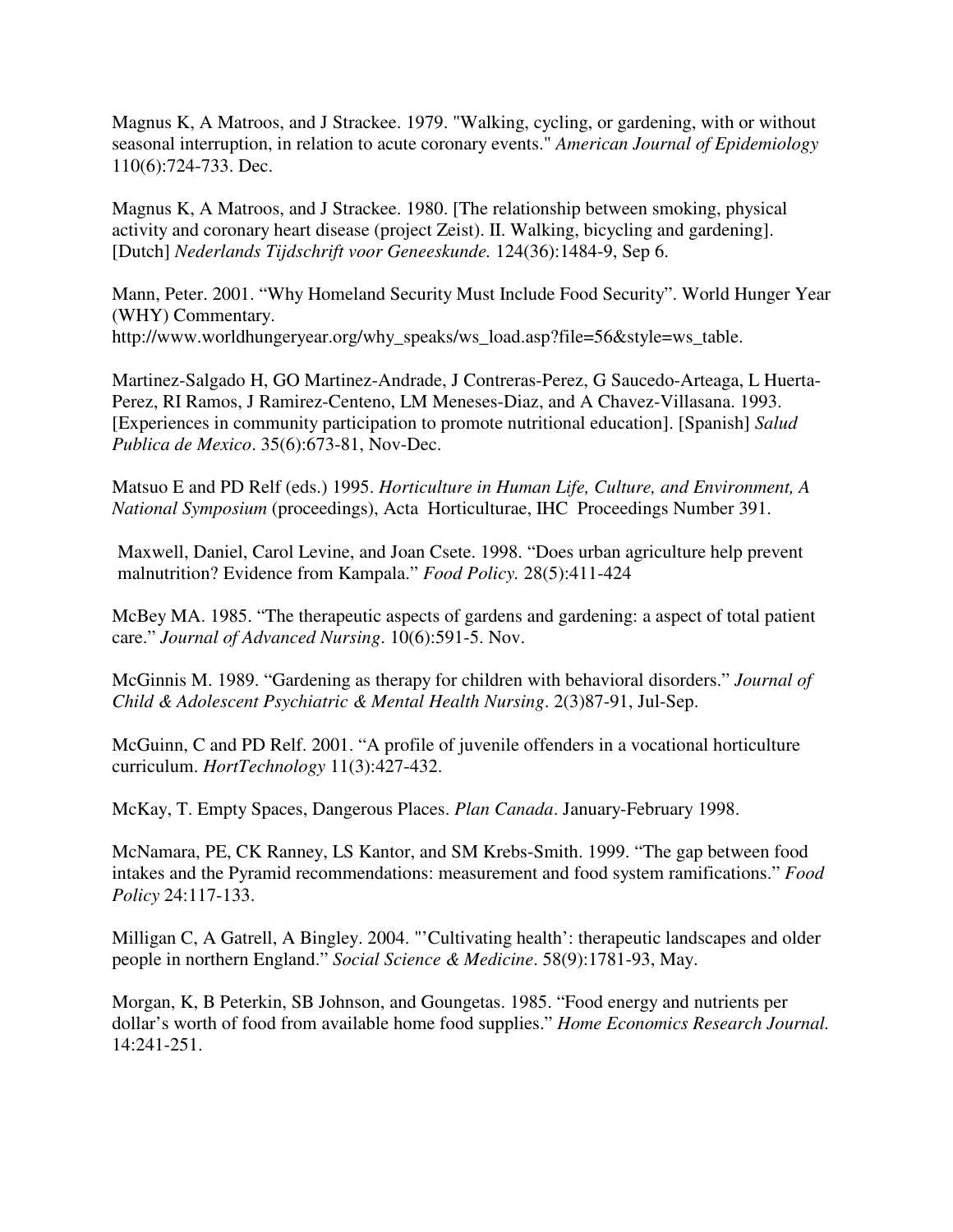Morris, Jennifer L, Marilyn Briggs and Sheri Zidenberg-Cherr. 2002. "Development and Evaluation of a Garden-Enhanced Nutrition Education Curriculum for Elementary Schoolchildren." Journal of Child Nutrition & Management. 26(2). http://www.asfsa.org/childnutrition/jcnm/02fall/morris/.

Morris, Jennifer L, Ann Neustadter, and Sheri Zidenberg-Cherr. 2001. "First-grade gardeners are more likely to taste vegetables." California Agriculture. 55(1):43-46. calag.ucop.edu/pdfs/index2001.pdf.

Morris, JL, Briggs, M, and Zidenberg-Cherr, S 2000. "School-based gardens can teach kids healthier eating habits." *California Agriculture, 54,* 40-46.

Nicholls, Richard E. 1990. Beginning Hydroponics: *Soilless Gardening : A Beginner's Guide to Growing Vegetables, House Plants, Flowers, and Herbs Without Soil.* Running Press Book Publishers.

O'Brien P. 1995. Dietary shifts and implications for US agriculture. *Am J Clin Nutr* 61 (suppl): 1390S-6S.

Oh, Pikai. 1999. Economic and Social Benefits of Urban Gardening in Philadelphia. Masters Thesis. Pennsylvania State University. (Biochemistry & Molecular Biology). http://www.geog.psu.edu/phila/hannaoh.html.

Ohri-Vachaspati, P and Warrix, M. 1999. *Fruit and vegetable consumption among urban* gardeners. (July) Proceedings of the 32<sup>nd</sup> Annual Meeting of the Society of Nutrition Education, Baltimore, MD.

Olson, Michael. 1994. *Metro Farm: The Guide to Growing for Big Profit on a Small Parcel of Land.* Ts Books

Patel, Ishwarbhai C. 1996. "Rutgers urban gardening: A case study in urban agriculture." *Journal of Agriculture and Food Information*. 3(3):35-46.

Patel, Ishwarbhai C. 1993. Community Gardening. Fact sheet #624. Rutgers Cooperative Extension. Rutgers, the State University of New Jersey. www.rce.rutgers.edu.

Patel, Ishwarbhai C. 1991. "Gardening's socioeconomic impacts." *Journal of Extension*. 29(4).

Peterkin, BB and M Hama. 1983. "Food shopping skills of the rich and the poor." *Family Economics Review*. 8-12.

Peters C, N Bills, J Wilkins and RD Smith. 2002. "Vegetable Consumption, Dietary Guidelines and Agricultural Production in New York State – Implications for Local Food Economies." R.B.2002-07. Department of Applied Economics and Management, College of Agriculture and Life Sciences. Ithaca, NY: Cornell University.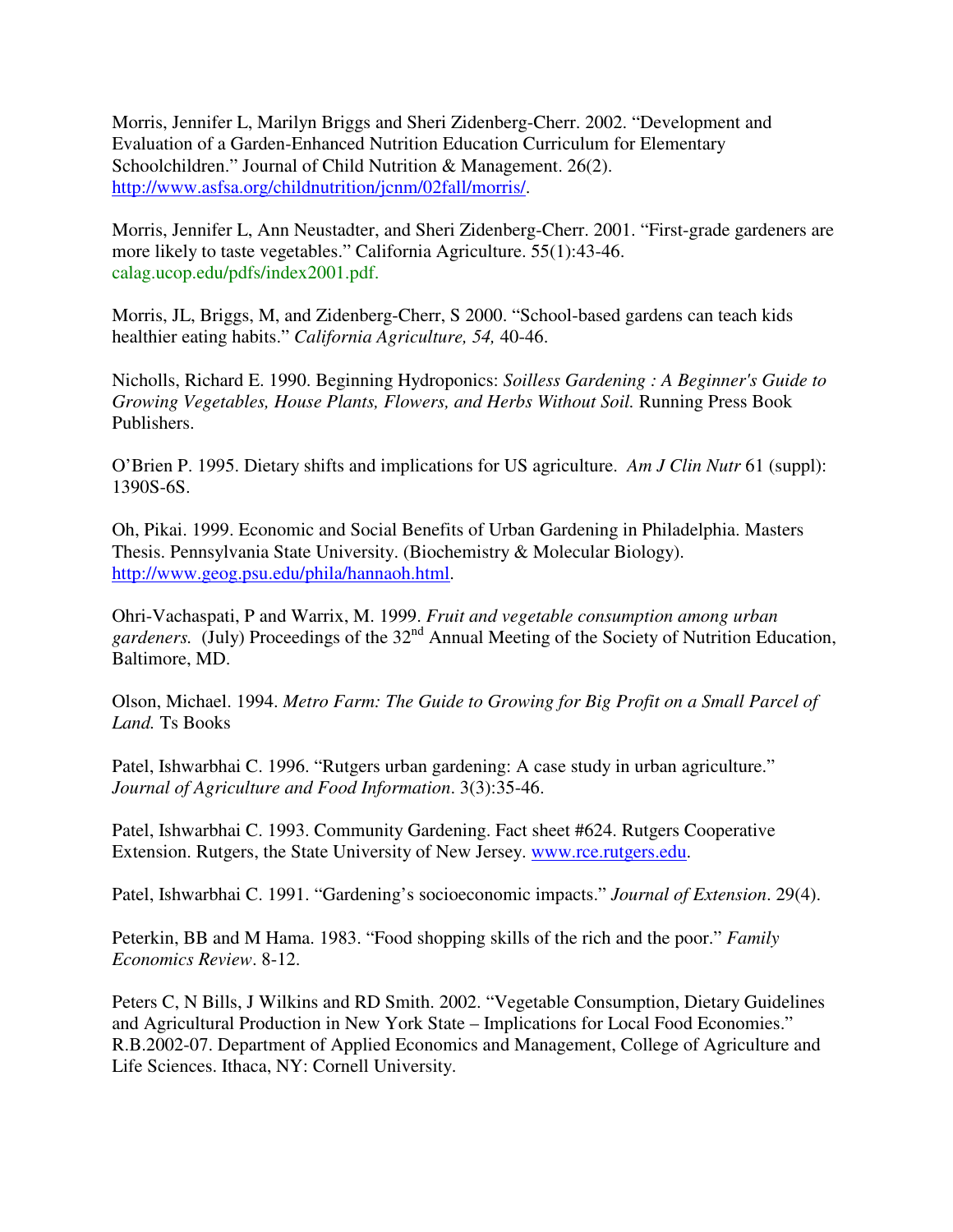Pilcher, Mike. 1992. *No Garden? No Problem!: Design and Planting Ideas for the Smallest of Spaces : Steps, Walls, Roof Terraces, Balconies, Basements and Courtyards.* David & Charles Publishers.

Pirog, Rich and Andrew Benjamin. 2003. Checking the Food Odometer: Comparing Food Miles for Local Versus Conventional Produce Sales to Iowa Institutions. Report. Ames, IA: Leopold Center for Sustainable Agriculture. http://www.leopold.iastate.edu/pubs/staff/files/food\_travel072103.pdf

Pols MA, PH Peeters, JW Twisk, HC Kemper, DE Grobbee. 1997. "Physical activity and cardiovascular disease risk profile in women." *American Journal of Epidemiology*. 146(4):322-8, Aug 15.

Poppendieck, Janet. 1999. Sweet Charity: Emergency Food and the End of Entitlement. New York: Penguin Books.

Pothukuchi, K and J Bickes. 2001. "Hortaliza! Youth Nutrition Garden Demonstration Project in Southwest Detroit." Wayne State University. 69 pages. http://www.culma.wayne.edu/pothukuchi/HortalizaYouthGarden2001.pdf

Pranis, Eve. 2003. "Cultivating Nutrition Awareness." National Gardening Association, KidsGardening.com. http://www.kidsgardening.com/Dig/DigDetail.taf?ID=947&Type=Art

Predny ML and D Relf. 2000. "Interactions between elderly adults and preschool children in a horticultural therapy research program." *HortTechnology.* 10(1):64-70.

Pretty, Jules N, AS Ball, Tim Lang, and JIL Morison.. 2005. Farm costs and food miles: an assessment of the full cost of the UK weekly food basket. *Food Policy.* 30(1):1-20.

Ramirez, Gloria Aquino. 1995. "Social and nutritional benefits of community gardens for Hispanic-Americans in New York City and Los Angeles." Thesis. Kansas State University. 49 pages.

Relf, D (ed.) 1991. *The Role of Horticulture in Human Well-being and Social Development: A National Symposium*. Portland OR: Timber Press. See 53 chapter abstracts at http://www.hort.vt.edu/human/rolofhrt.htm.

Relf, PD. 1995. "The significance of horticulture-human interaction to the horticulture industry and researchers," in E. Matsuo and PD Relf, (eds.). *Horticulture in Human Life, Culture, and Environment*, A National Symposium (proceedings), Acta Horticulturae, IHC Proceedings Number 391, pp. 89-100.

Resh, Howard M. 2001. *Hydroponic Food Production: A Definitive Guidebook of Soilless Food-Growing Methods*. Woodbridge Press Publishing Company.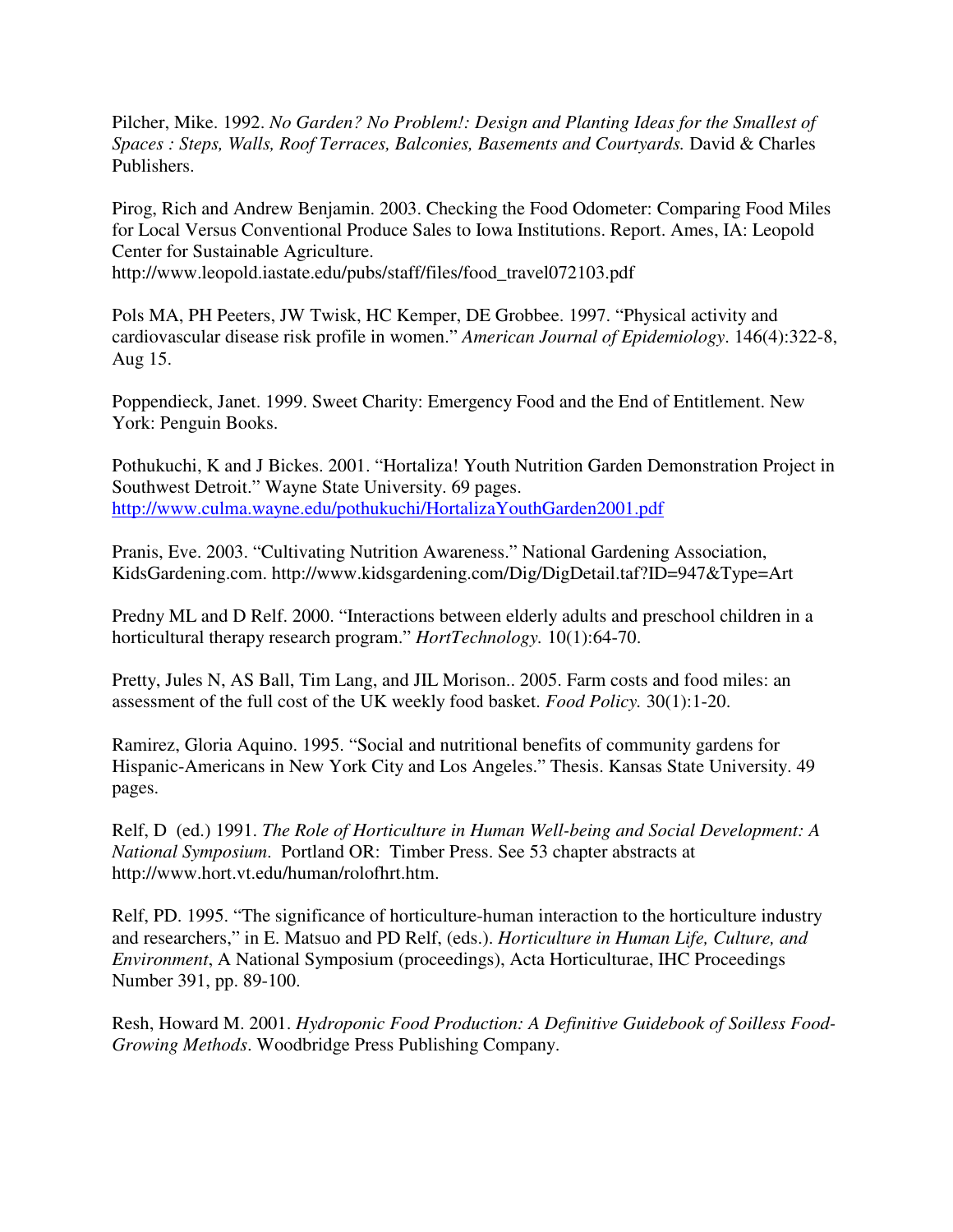Reynolds LR and JW Anderson. 2004. "Practical office strategies for weight management of the obese diabetic individual." *Endocrine Practice*. 10(2):153-9, Mar-Apr.

Roberts, Wayne. 2005. How bok choy can beat sprawl. *Now Magazine.* http://www.nowtoronto.com/issues/2005-02-17/news\_story.php.

Rolland Y, V Lauwers-Cances, M Pahor, J Fillaux, H Grandjean, B Vellas. 2004. "Muscle strength in obese elderly women: effect of recreational physical activity in a cross-sectional study." *American Journal of Clinical Nutrition*. 79(4):552-7, Apr.

Saldivar-Tanaka, Laura. 2002. Culturing Neighborhood Open Space, Civic Agriculture, and Community Development: The Case of Latino Community Gardens in New York City. Masters Thesis. Cornell University. 87 pages.

Salitin, Joel. 1996. *Pastured Poultry Profits*. Originally published by Buena Vista, VA: Good Earth Publications. Reissue edition, Swoope, VA: Polyface, Inc. July 1, 1996.

Sempik, Joe, Jo Aldridge, Professor Saul Becker and Tim Spurgeon (Thrive) and Consultants: John Feris, Carol Norman and Bill Silburn. 2002. Growing Together - Promoting Social Inclusion, Health and Well-being for

Vulnerable Adults through the use of Horticulture and Gardening. Report by CCFR and Thrive (formerly Society for Horticultural Therapy).

http://www.lboro.ac.uk/departments/ss/growingtogether/project/projectDescription.html.

Shewfelt, R L. 1990a. "Sources of variation in the nutrient content of agricultural commodities from the farm to consumer." *J. Food Quality*, 13:37-54.

Shewfelt, RL. 1990b. Quality of Fruits and Vegetables. A Scientific Status Summary by the Institute of Food Technologists' Expert Panel on Food Safety and Nutrition. Institute of Food Technologists, 221 North LaSalle Street, Chicago, Illinois 60601.

Shoemaker, Candice A. and Elizabeth RM Diehl (eds.). 2002. *Interaction by Design: Bringing people and plants together for health and well-being: an international symposium.* Iowa: Iowa State Press.

Smit, Jac. 1996. Urban agriculture, progress and prospect: 1975-2005. http://web.idrc.ca/en/ev-2464-201-1-DO\_TOPIC.html

Smit, Jac, Annu Ratta and Joe Nasr. 1996. *Urban Agriculture: Food, Jobs and Sustainable Cities*. United National Development Programme.

Smith, DJ 1998. "Horticultural therapy: the garden benefits everyone." *Journal of Psychosocial Nursing & Mental Health Services*. 36(10):14-21. Oct.

Sneed, Catherine. 1998. "The garden project." *Whole Earth.* (Winter ). http://www.wholeearthmag.com/ArticleBin/193.html.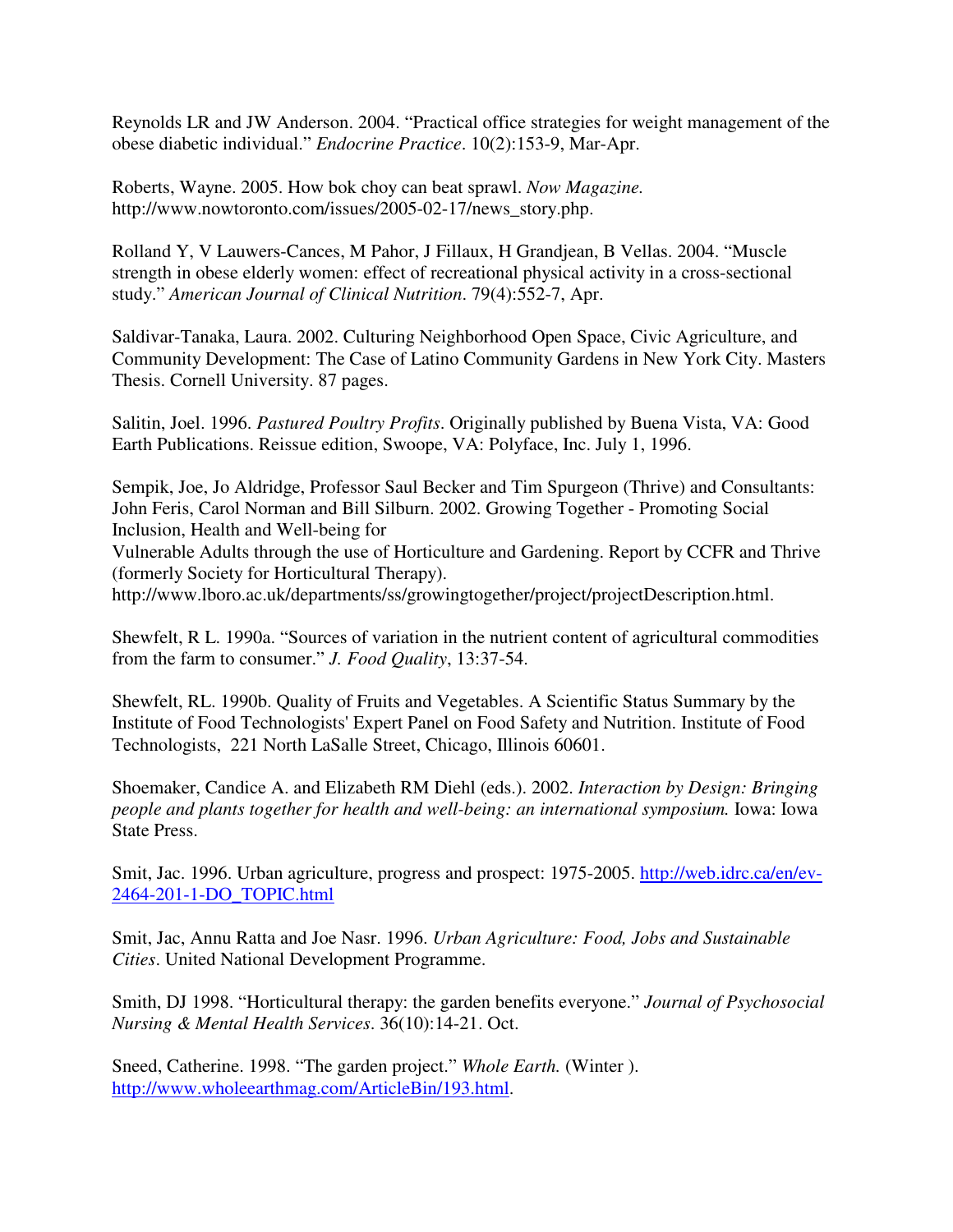Sommers, P and Smit, J 1994. Promoting Urban Agriculture: A Strategy for Planners in North America, Europe, and Asia. Cities Feeding People Report Series #9. Ottawa, International Development Research Centre (IDRC), www.idrc.ca/cfp.

Texas Department of Human Resources. 1981. *Feeding the Future: Helping Children Form Healthy Eating Habits.* Austin, TX: Texas Dept. of Human Resources. (71 slides:col; 2 sound cassettes)

Towle, K. 1996. *The Role of Ecological Restoration in Biodiversity Conservation: Basic Issues and Guidelines.* Toronto: The Evergreen Foundation.

United Nations Food and Agriculture Organization (UNFAO). 2000. Urban and Periurban Agriculture on the Policy Agenda, http://www.fao.org/urbanag/default.asp.

United Nations World Health Organization, Regional Office for Europe, Nutrition and Food Security. 2001. Nutrition and Food Security Programme. http://www.euro.who.int/Document/Nut/PresentationLeaflet2001.pdf.

United States Department of Agriculture. 2004. Senior Farmer's Market Nutrition Program. http://www.fns.usda.gov/wic/SFMNP-Fact-Sheet.pdf.

United States Department of Health and Human Services, Public Health Service, Centers for Disease Control. 1991. Preventing Lead Poisoning in Young Children. Oct. http://aepo-xdvwww.epo.cdc.gov/wonder/prevguid/p0000029/p0000029.asp.

United States Food and Drug Administration, Center for Food Safety and Applied Nutrition.. 2003. Progress Report to Secretary Tommy G. Thompson: Ensuring the Safety and Security of the Nation's Food Supply. January 23, 2003. http://vm.cfsan.fda.gov/~dms/fssrep.html.

United States Office of Consumer Affairs, Consumer Information Division. 1980. *People Power: What Communities are Doing to Counter Inflation.* Washington: U.S. Office of Consumer Affairs.

*Urban Agriculture Magazine*. 2001. Special Issue, Balancing the Positive and Negative Health Impacts. Resource Centre on Urban Agriculture & Forestry, RUAF. March, 1(3). http://www.ruaf.org/newslgen\_fr.htm.

Van Dam RM, AJ Schuit, EJ Feskens, JC Seidell, D Kromhout. 2002. "Physical activity and glucose tolerance in elderly men: the Zutphen Elderly study." *Medicine & Science in Sports & Exercise*. 34(7):1132-6, Jul.

Vijayaraghavan K. 2002. "Control of micronutrient deficiencies in India: obstacles and strategies." *Nutrition Reviews*. 60(5 Pt 2):S73-6, May.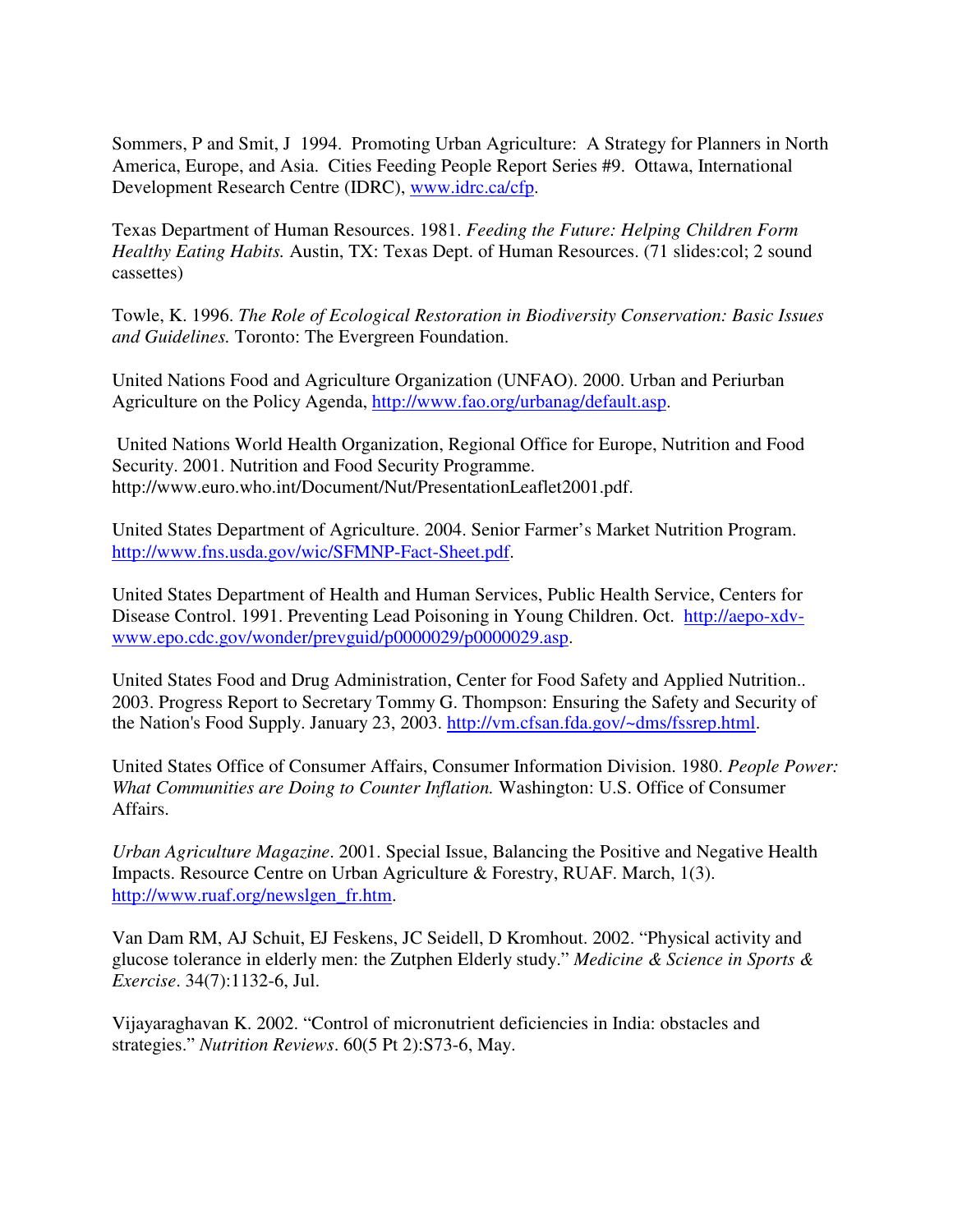Von Hassell, Malve. 2002. *The Struggle for Eden: Community Gardens in New York City.* Westport, CN: Bergin & Garvey.

Waliczek, Tina M, Richard H Mattson, and Jayne M Zajicek. 1996. "Benefits of community gardening on quality-of-life issues." *Journal of Environmental Horticulture.* 14(4):204-209.

Wannamethee SG and AG Shaper. 2001. "Physical activity in the prevention of cardiovascular disease: an epidemiological perspective." *Sports Medicine*. 31(2):101-14, Feb.

Wannamethee SG, AG Shaper and M Walker 2000. "Physical activity and mortality in older men with diagnosed coronary heart disease." *Circulation*. 102(12):1358-63, Sep 19.

Wells, Betty and Shelly Gradwell. 2001. "Gender and resource management: community supported agriculture as caring-practice." *Agriculture and Human Values* 18 (1): 107-119.

Wilkins, Jennifer. 2004. "Think globally; eat locally." *New York Times.* Sa18Dec2004. *op ed.*

Wilson, Carl. 2001. "Plant a Row program yields fresh vegetables for Denver's needy." *Colorado State University Extension Newsletter*. Sept. 17. http://www.ext.colostate.edu/pubs/columngw/gr010917.html.

Wood FG. 2004. "Leisure time activity of Mexican Americans with diabetes." *Journal of Advanced Nursing*. 45(2):190-6, Jan.

Wood FG. 2002. "Ethnic differences in exercise among adults with diabetes." *Western Journal of Nursing Research*. 24(5):502-15, Aug.

Xintaras, Charles. 1992. Impact of Lead-Contaminated Soil on Public Health. U.S. Dept. of Health and Human Services, Public Health Service. http://www.atsdr.cdc.gov/cxlead.html

# **WEBSITES:**

Agency for Toxic Substances and Disease Registry, ToxFAQs™ for Polycyclic Aromatic Hydrocarbons (PAHs), http://www.atsdr.cdc.gov/tfacts69.html.

*American Horticultural Therapy Association, http://www.ahta.org/*

*The BUGS Project: Biodiversity in Urban Gardens in Sheffield, http://www.shef.ac.uk/uni/projects/bugs/.*

*California, Food Scraps Management, http://www.ciwmb.ca.gov/foodwaste/.*

*Community Food Security Coalition, http://foodsecurity.org.*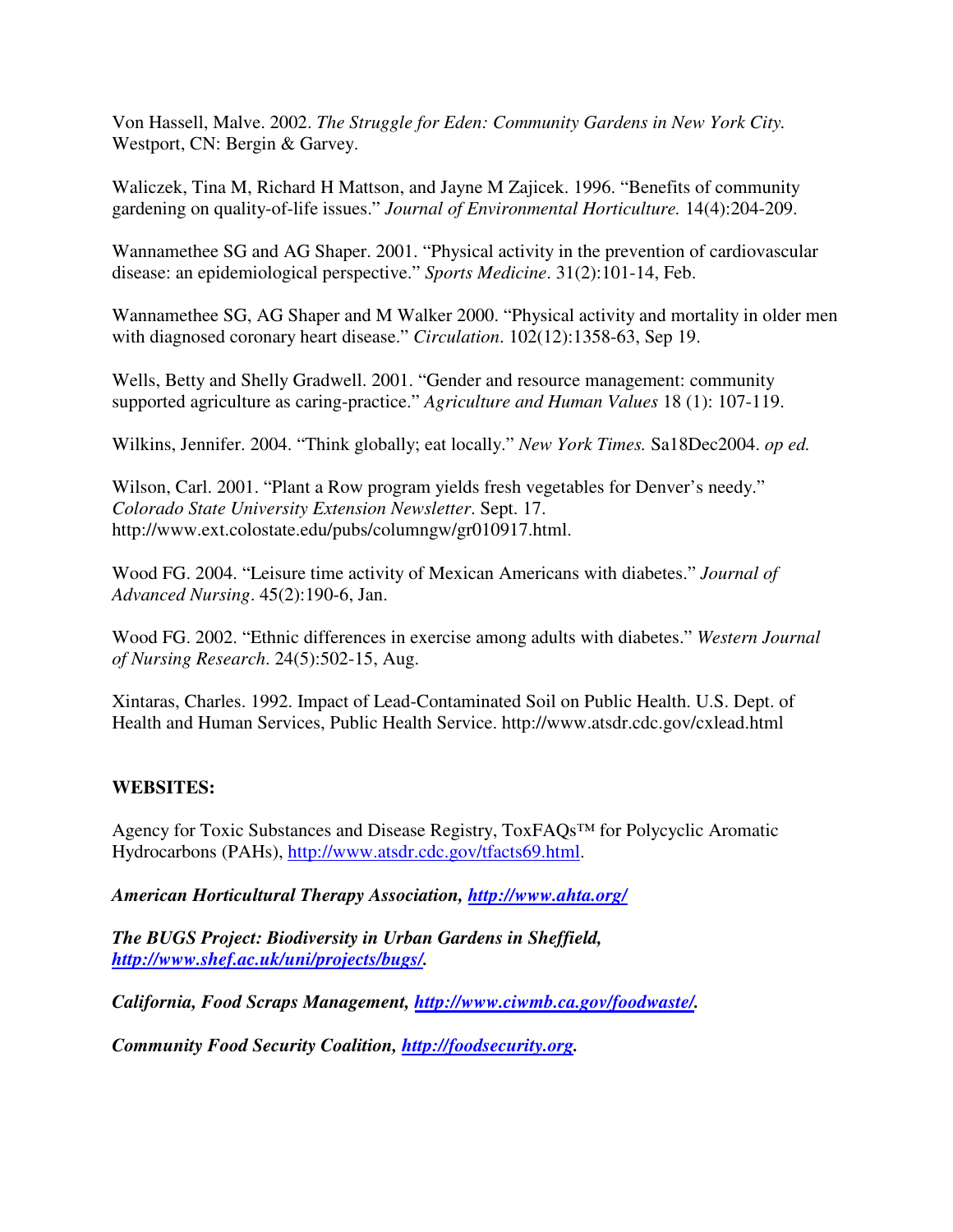*Farm-to-School Program, Community Food Security Coalition, http://foodsecurity.org/farm\_to\_school.html.*

*Farm-to-College Program, Community Food Security Coalition, http://foodsecurity.org/farm\_to\_college.html.*

*The Food Project, http://www.thefoodproject.org/.*

Edible School Yard Program, http://www.csg.org/CSG/Policy/education/school+health/edible+school+yard.htm.

*EPA-NASA Urban Heat Island Project, http://www.ghcc.msfc.nasa.gov/uhipp/urban\_uhipp.html.*

*Growing New Farmers, http://gnf.bigmindcatalyst.com/cgi/bmc.pl?page=pubpg1.html&node=1010.*

Informed Eating: A Newsletter of food policy and analysis, http://www.informedeating.org/newsletters/040215.htm.

"Jersey Fresh" Program, http://www.state.nj.us/jerseyfresh/.

*National Gardening Association, http://www.nationalgardening.com/; Kids Gardening Program, http://www.kidsgardening.com/.*

New England LAND LINK, http://www.smallfarm.org/nell/nell.html.

"Plant-a-Row" Project, http://www.gardenwriters.org/par/.

Project on Human Development in Chicago Neighborhoods, http://www.hms.harvard.edu/chase/projects/chicago/index.html.

San Francisco Department of the Environment, Composting Page, http://temp.sfgov.org/sfenvironment/aboutus/recycling/compost.htm.

School Garden Research, KidsGardening.Com, http://www.kidsgardening.com/Dig/DigDetail.taf?ID=124&Type=faq.

THRIVE, Using Gardening to Change Lives, http://www.thrive.org.uk/.

Urban Biodiversity, Urban Ecology and Urban Sustainable Environment, Convention on Biodiversity, Belgian Clearing-House Mechanism, http://bchcbd.naturalsciences.be/belgium/links/themes/urban.htm.